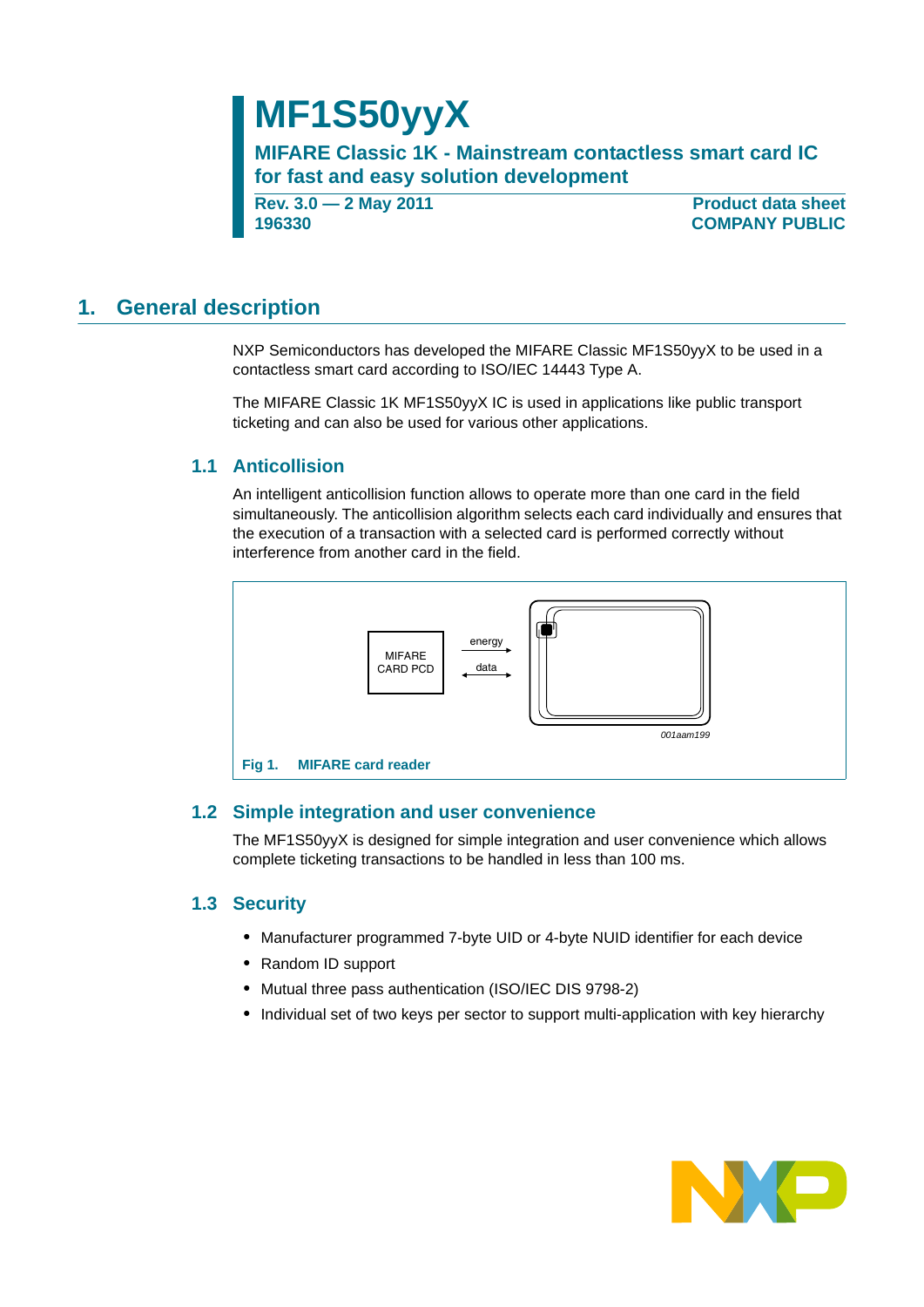#### **MIFARE Classic 1K - Mainstream contactless smart card IC**

#### <span id="page-1-2"></span>**1.4 Delivery options**

- **•** 7-byte UID, 4-byte NUID
- **•** bumped die on wafer
- **•** MOA4 and MOA8 contactless module

## <span id="page-1-3"></span>**2. Features and benefits**

- Contactless transmission of data and supply energy
- Operating frequency of 13.56 MHz Data transfer of 106 kbit/s
- Data integrity of 16-bit CRC, parity, bit coding, bit counting
- Typical ticketing transaction time of < 100 ms (including backup management)

### <span id="page-1-4"></span>**2.1 EEPROM**

- 1 kB, organized in 16 sectors of 4 blocks User definable access conditions for (one block consists of 16 byte)
- Data retention time of 10 years Write endurance 100000 cycles

# <span id="page-1-5"></span>**3. Applications**

- 
- Electronic toll collection **Car parking**
- School and campus cards Employee cards
- Internet cafés 
Loyalty
- Operating distance up to 100 mm depending on antenna geometry and reader configuration
- 
- **Anticollision**

- each memory block
- 
- **Public transportation Access management** 
	-
	-
	-

# <span id="page-1-6"></span>**4. Quick reference data**

<span id="page-1-1"></span>

| Table 1.      | Quick reference data          |                   |             |        |            |                          |            |
|---------------|-------------------------------|-------------------|-------------|--------|------------|--------------------------|------------|
| Symbol        | <b>Parameter</b>              | <b>Conditions</b> |             | Min    | <b>Typ</b> | Max                      | Unit       |
| $C_i$         | input capacitance             |                   | $\boxed{1}$ | 14.9   | 16.9       | 19.0                     | рF         |
|               | input frequency               |                   |             | ۰      | 13.56      | -                        | <b>MHz</b> |
|               | <b>EEPROM</b> characteristics |                   |             |        |            |                          |            |
| $t_{\sf ret}$ | retention time                | $T_{amb}$ = 22 °C |             | 10     | ٠          | ٠                        | year       |
| $N_{endu(W)}$ | write endurance               | $T_{amb}$ = 22 °C |             | 100000 | 200000     | $\overline{\phantom{a}}$ | cycle      |

<span id="page-1-0"></span>[1] LCR meter,  $T_{amb} = 22 °C$ ,  $f_i = 13.56$  MHz, 2 V RMS.

**Product data sheet COMPANY PUBLIC**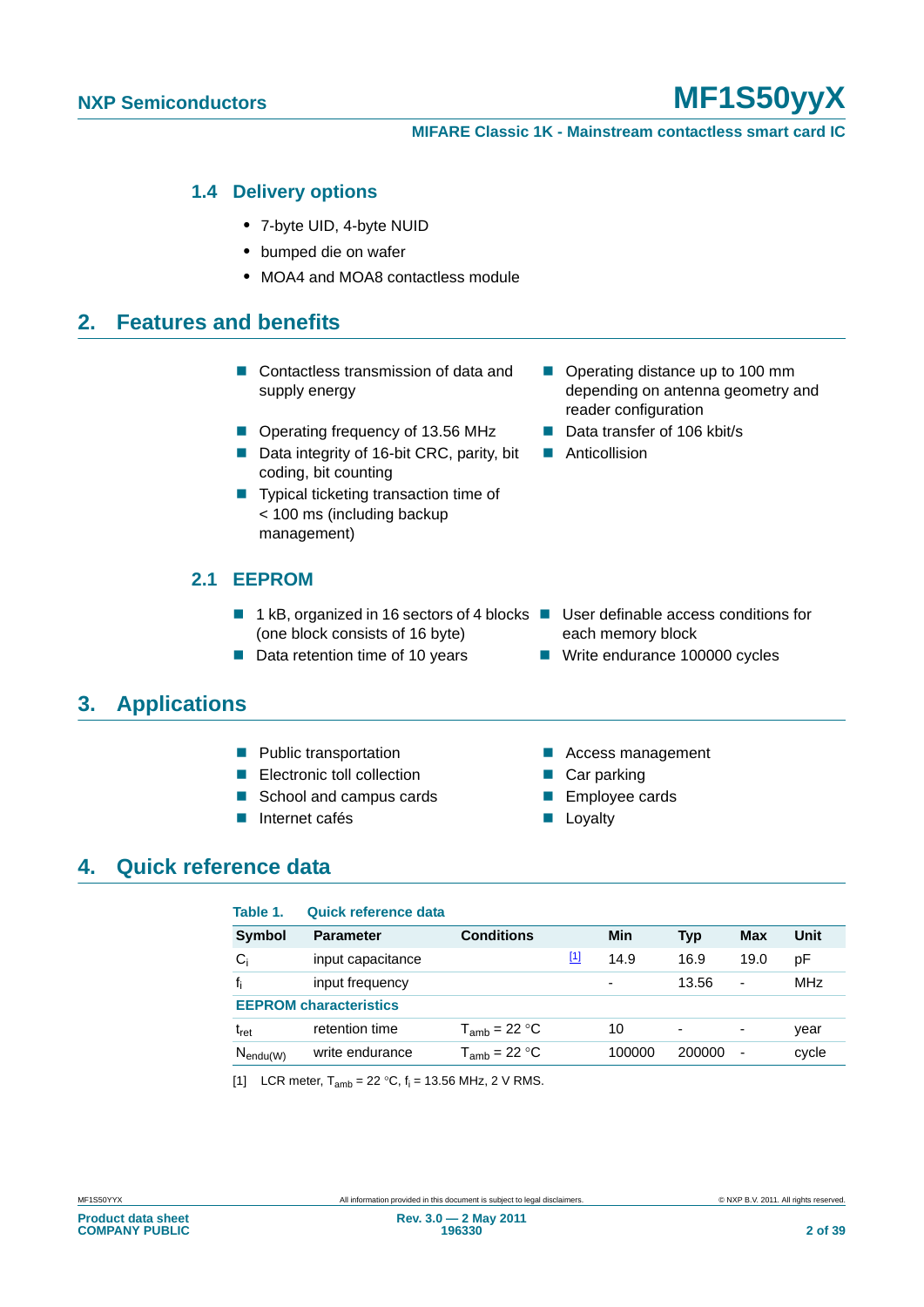# <span id="page-2-2"></span>**5. Ordering information**

<span id="page-2-0"></span>

| Table 2.     | <b>Ordering information</b> |                                                                                                                                                           |                |
|--------------|-----------------------------|-----------------------------------------------------------------------------------------------------------------------------------------------------------|----------------|
| Type number  | Package                     |                                                                                                                                                           |                |
|              | <b>Name</b>                 | <b>Description</b>                                                                                                                                        | <b>Version</b> |
| MF1S5001XDUD | FFC Bump                    | $8$ inch wafer, 120 $\mu$ m thickness, on film frame carrier, electronic fail die<br>marking according to SECS-II format), Au bumps, 7-byte UID           |                |
| MF1S5001XDUF | FFC Bump                    | 8 inch wafer, $75 \mu m$ thickness, on film frame carrier, electronic fail die<br>marking according to SECS-II format), Au bumps, 7-byte UID              |                |
| MF1S5000XDA4 | MOA4                        | plastic leadless module carrier package; 35 mm wide tape, 7-byte UID                                                                                      | SOT500-2       |
| MF1S5000XDA8 | MOA8                        | plastic leadless module carrier package; 35 mm wide tape, 7-byte UID                                                                                      | SOT500-4       |
| MF1S5031XDUD | FFC Bump                    | $8$ inch wafer, 120 $\mu$ m thickness, on film frame carrier, electronic fail die<br>marking according to SECS-II format), Au bumps, 4-byte non-unique ID |                |
| MF1S5031XDUF | FFC Bump                    | 8 inch wafer, 75 $\mu$ m thickness, on film frame carrier, electronic fail die<br>marking according to SECS-II format), Au bumps, 4-byte non-unique ID    |                |
| MF1S5030XDA4 | MOA4                        | plastic leadless module carrier package; 35 mm wide tape,<br>4-byte non-unique ID                                                                         | SOT500-2       |
| MF1S5030XDA8 | MOA8                        | plastic leadless module carrier package; 35 mm wide tape,<br>4-byte non-unique ID                                                                         | SOT500-4       |

# <span id="page-2-3"></span>**6. Block diagram**

<span id="page-2-1"></span>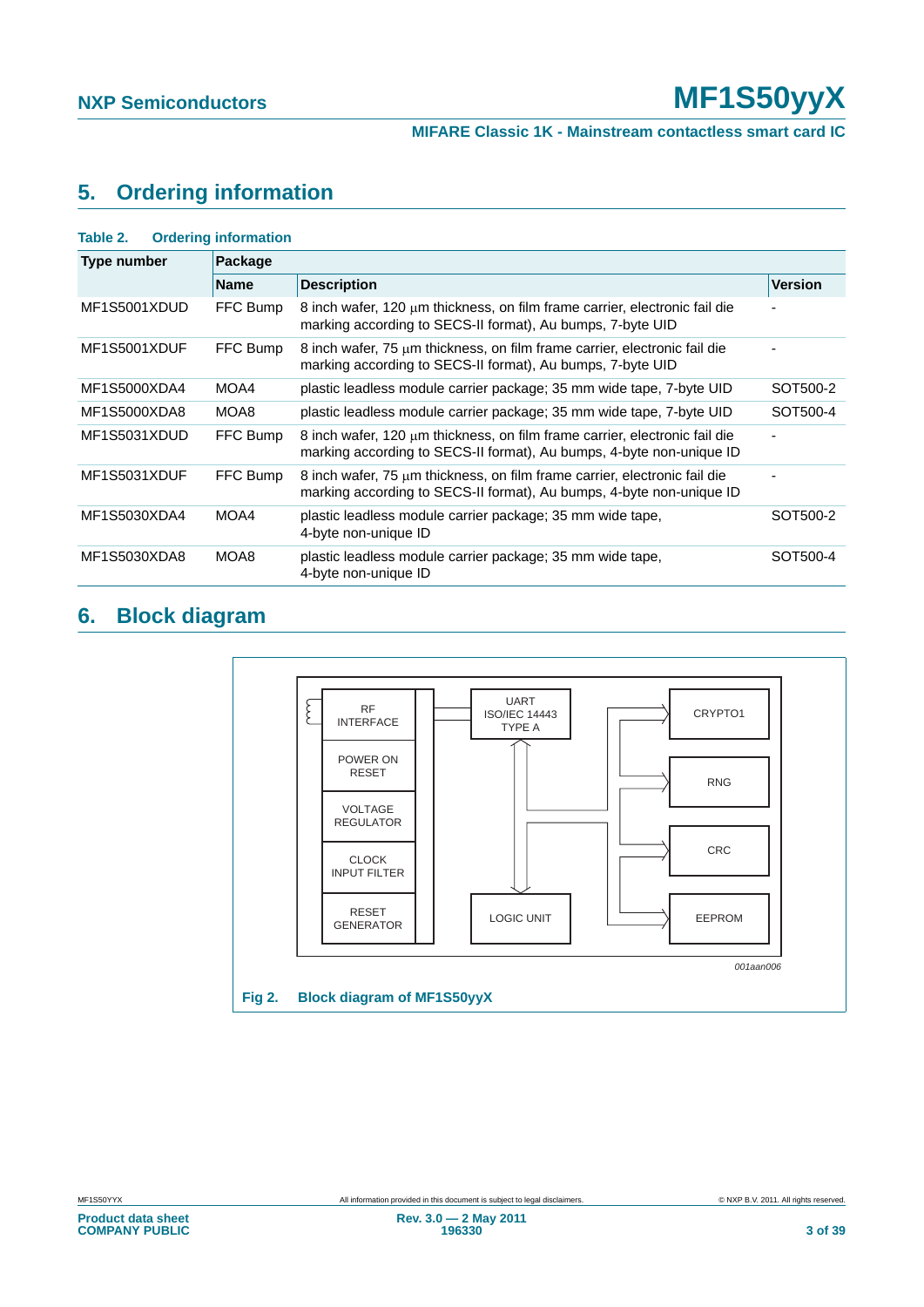# <span id="page-3-3"></span><span id="page-3-2"></span>**7. Pinning information**

### **7.1 Pinning**

The pinning for the MF1S50yyXDAx is shown as an example in [Figure 3](#page-3-0) for the MOA4 contactless module. For the contactless module MOA8, the pinning is analogous and not explicitly shown.



#### <span id="page-3-1"></span><span id="page-3-0"></span>**Table 3. Pin allocation table**

| Pin | Symbol |                            |
|-----|--------|----------------------------|
|     |        | Antenna coil connection LA |
|     | - P    | Antenna coil connection LB |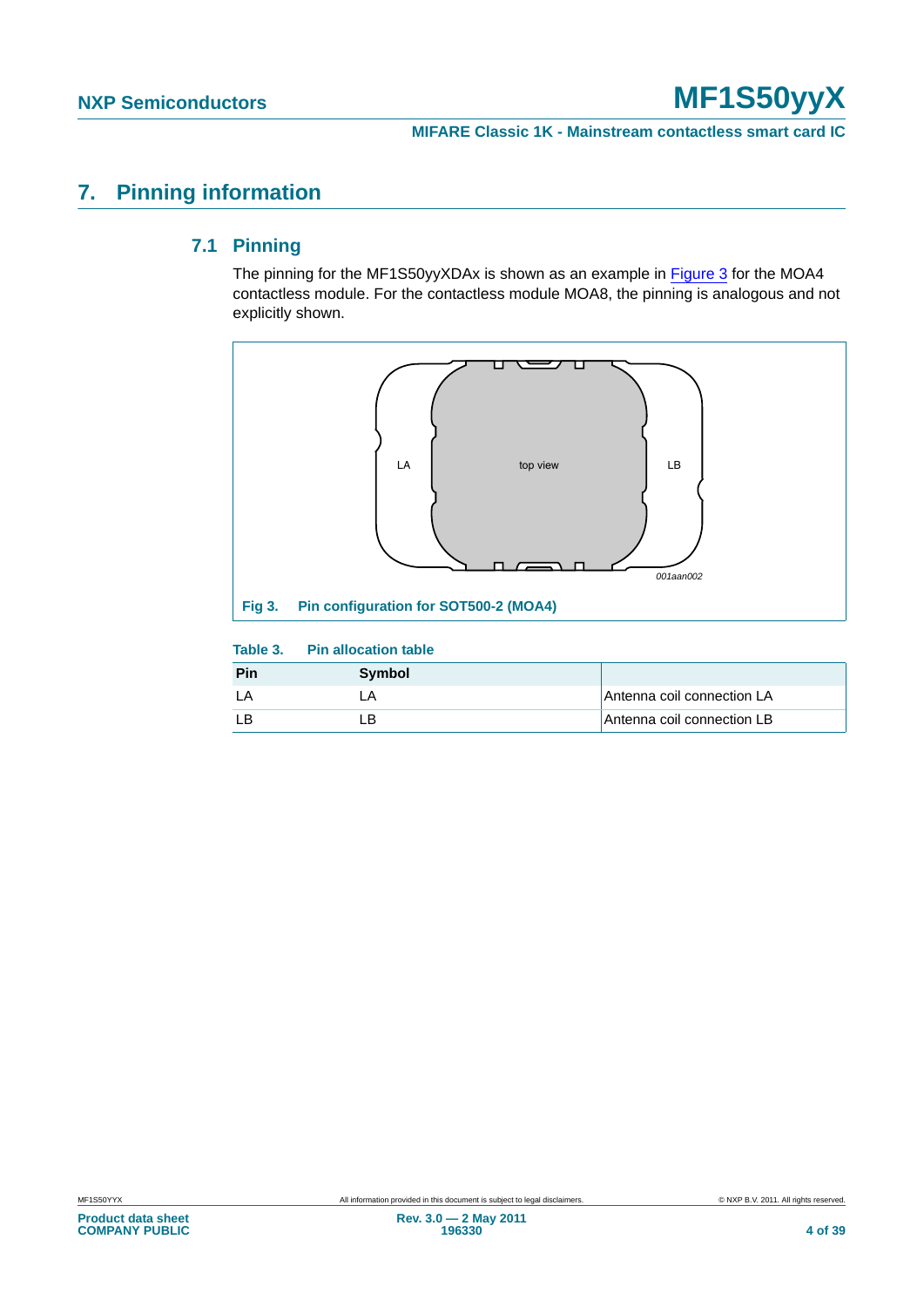# <span id="page-4-2"></span><span id="page-4-1"></span>**8. Functional description**

### **8.1 Block description**

The MF1S50yyX chip consists of a 1 kB EEPROM, RF interface and Digital Control Unit. Energy and data are transferred via an antenna consisting of a coil with a small number of turns which is directly connected to the MF1S50yyX. No further external components are necessary. Refer to the document [Ref. 1](#page-32-0) for details on antenna design.

- **•** RF interface:
	- **–** Modulator/demodulator
	- **–** Rectifier
	- **–** Clock regenerator
	- **–** Power-On Reset (POR)
	- **–** Voltage regulator
- **•** Anticollision: Multiple cards in the field may be selected and managed in sequence
- **•** Authentication: Preceding any memory operation the authentication procedure ensures that access to a block is only possible via the two keys specified for each block
- **•** Control and Arithmetic Logic Unit: Values are stored in a special redundant format and can be incremented and decremented
- **•** EEPROM interface
- **•** Crypto unit: The CRYPTO1 stream cipher of the MF1S50yyX is used for authentication and encryption of data exchange.
- **•** EEPROM: 1 kB is organized in 16 sectors of 4 blocks. One block contains 16 bytes. The last block of each sector is called "trailer", which contains two secret keys and programmable access conditions for each block in this sector.

### <span id="page-4-0"></span>**8.2 Communication principle**

The commands are initiated by the reader and controlled by the Digital Control Unit of the MF1S50yyX. The command response is depending on the state of the IC and for memory operations also on the access conditions valid for the corresponding sector.

#### <span id="page-4-3"></span>**8.2.1 Request standard / all**

After Power-On Reset (POR) the card answers to a request REQA or wakeup WUPA command with the answer to request code (see [Section 9.4,](#page-16-0) ATQA according to ISO/IEC 14443A).

#### <span id="page-4-4"></span>**8.2.2 Anticollision loop**

In the anticollision loop the identifier of a card is read. If there are several cards in the operating field of the reader, they can be distinguished by their identifier and one can be selected (select card) for further transactions. The unselected cards return to the idle state and wait for a new request command. If the 7-byte UID is used for anticollision and selection, two cascade levels need to be processes as defined in ISO/IEC 14443-3.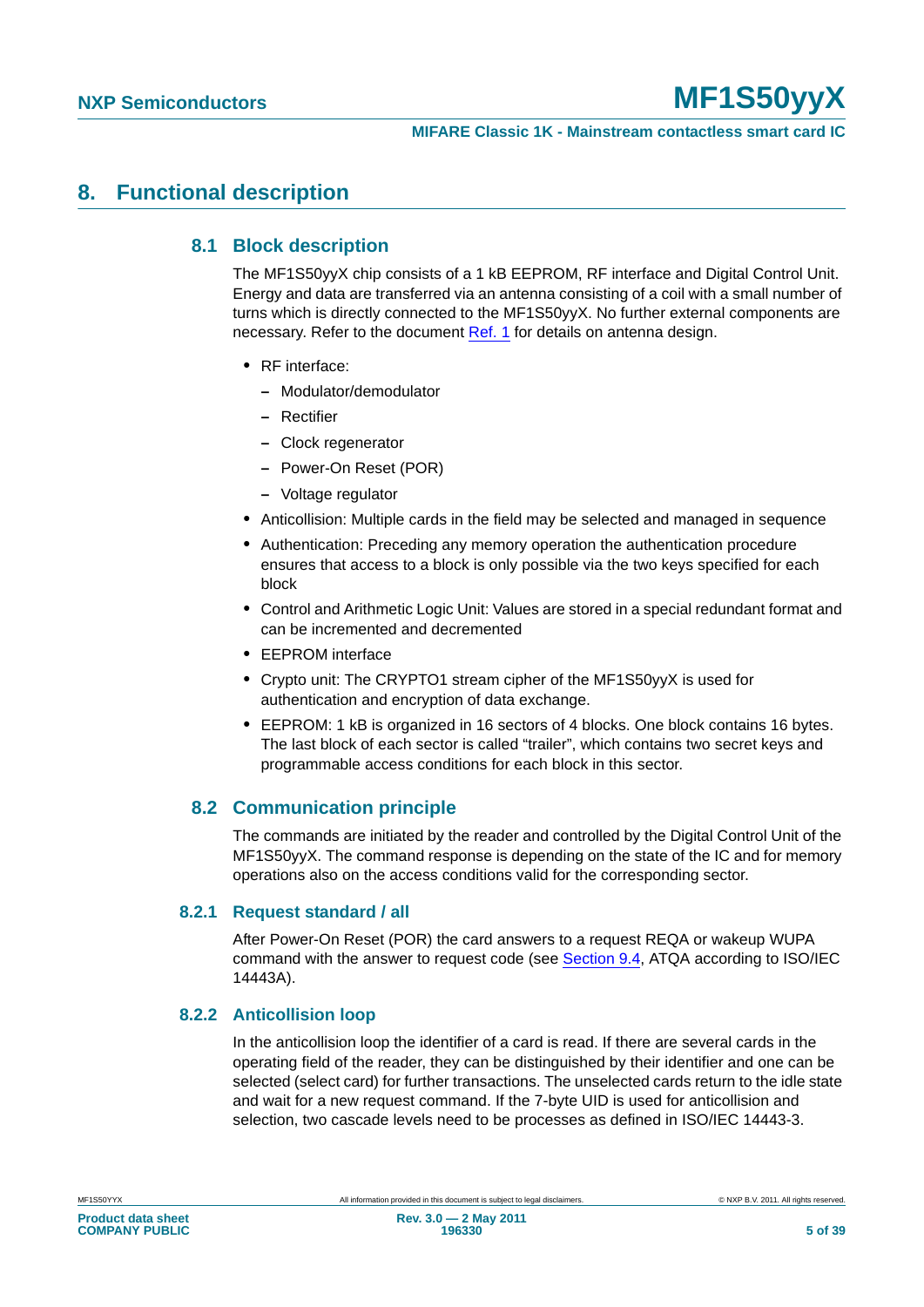**Remark:** For the 4-byte non-unique ID product versions, the identifier retrieved from the card is not defined to be unique. For further information regarding handling of non-unique identifiers see [Ref. 6](#page-32-1).

#### <span id="page-5-1"></span>**8.2.3 Select card**

With the select card command the reader selects one individual card for authentication and memory related operations. The card returns the Select AcKnowledge (SAK) code which determines the type of the selected card, see [Section 9.4.](#page-16-0) For further details refer to the document [Ref. 2](#page-32-2).

#### **8.2.4 Three pass authentication**

After selection of a card the reader specifies the memory location of the following memory access and uses the corresponding key for the three pass authentication procedure. After a successful authentication all memory operations are encrypted.

<span id="page-5-2"></span><span id="page-5-0"></span>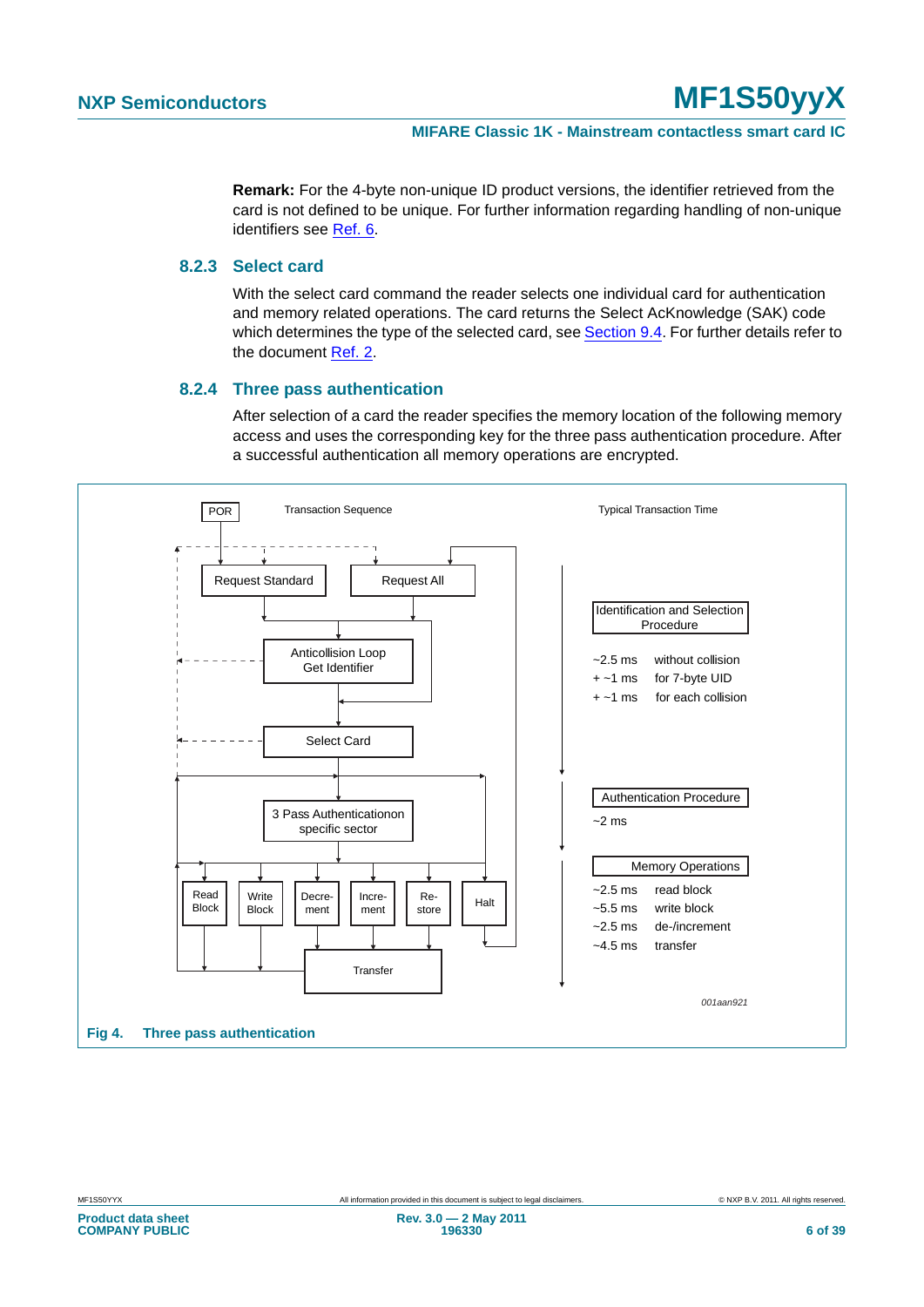#### <span id="page-6-0"></span>**8.2.5 Memory operations**

After authentication any of the following operations may be performed:

- **•** Read block
- **•** Write block
- **•** Decrement: Decrements the contents of a block and stores the result in an internal data-register
- **•** Increment: Increments the contents of a block and stores the result in an internal data-register
- **•** Restore: Moves the contents of a block into an internal data-register
- Transfer: Writes the contents of the temporary internal data-register to a value block

#### <span id="page-6-1"></span>**8.3 Data integrity**

Following mechanisms are implemented in the contactless communication link between reader and card to ensure very reliable data transmission:

- **•** 16 bits CRC per block
- **•** Parity bits for each byte
- **•** Bit count checking
- **•** Bit coding to distinguish between "1", "0" and "no information"
- **•** Channel monitoring (protocol sequence and bit stream analysis)

#### <span id="page-6-2"></span>**8.4 Three pass authentication sequence**

- 1. The reader specifies the sector to be accessed and chooses key A or B.
- 2. The card reads the secret key and the access conditions from the sector trailer. Then the card sends a number as the challenge to the reader (pass one).
- 3. The reader calculates the response using the secret key and additional input. The response, together with a random challenge from the reader, is then transmitted to the card (pass two).
- 4. The card verifies the response of the reader by comparing it with its own challenge and then it calculates the response to the challenge and transmits it (pass three).
- 5. The reader verifies the response of the card by comparing it to its own challenge.

After transmission of the first random challenge the communication between card and reader is encrypted.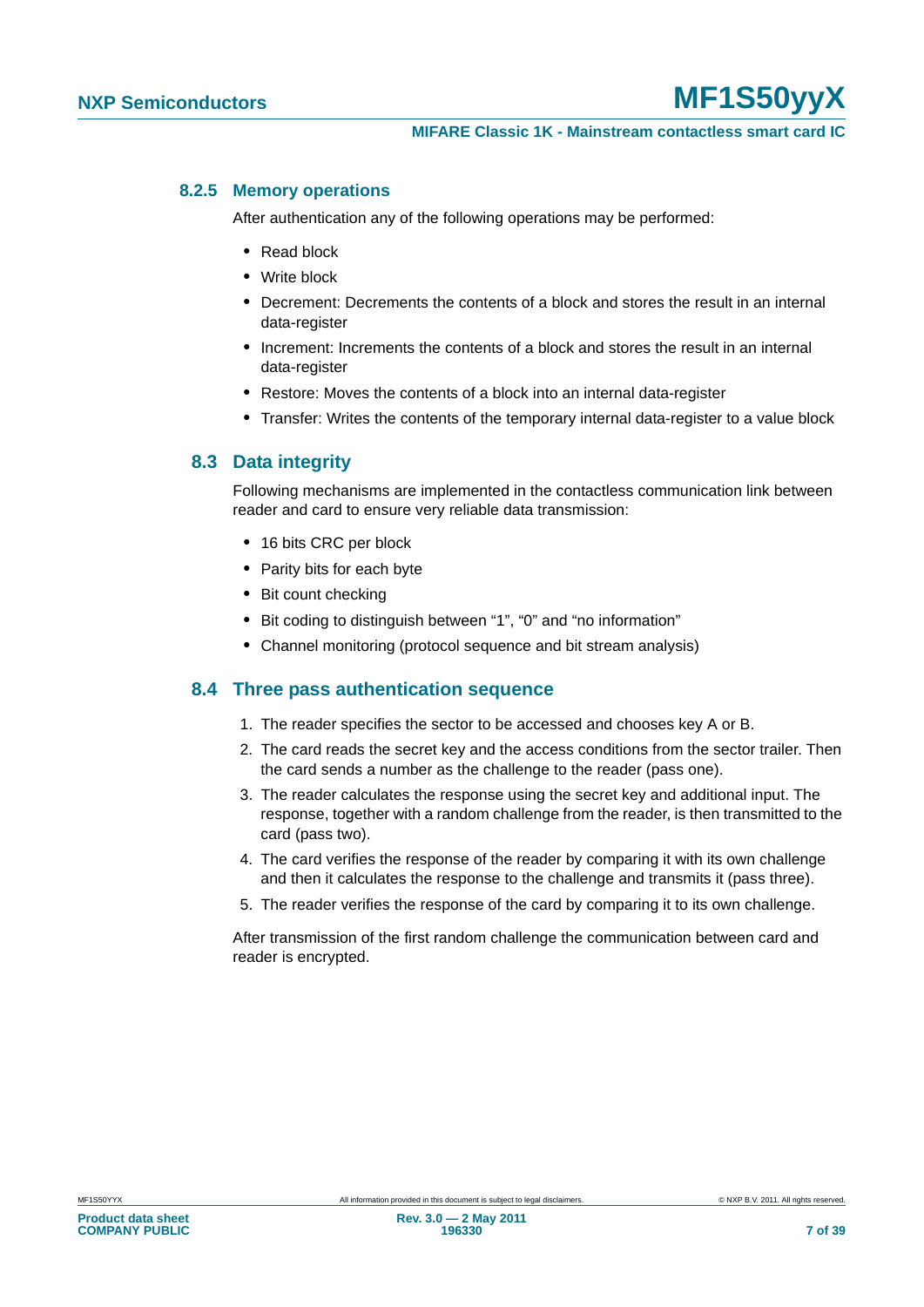### <span id="page-7-1"></span>**8.5 RF interface**

The RF-interface is according to the standard for contactless smart cards ISO/IEC 14443A.

For operation, the carrier field from the reader always needs to be present (with short pauses when transmitting), as it is used for the power supply of the card.

For both directions of data communication there is only one start bit at the beginning of each frame. Each byte is transmitted with a parity bit (odd parity) at the end. The LSB of the byte with the lowest address of the selected block is transmitted first. The maximum frame length is 163 bits (16 data bytes + 2 CRC bytes =  $16 \times 9 + 2 \times 9 + 1$  start bit).

#### <span id="page-7-2"></span>**8.6 Memory organization**

The 1024  $\times$  8 bit EEPROM memory is organized in 16 sectors of 4 blocks. One block contains 16 bytes.

| Sector               | <b>Block</b>         | $\mathsf 0$ | $\mathbf{1}$ | $\overline{\mathbf{c}}$ | 3 | $\overline{4}$ | 5 | 6 | $\overline{7}$              | $\bf8$             | 9 | 10 11 |  | 12 13 |  | $14$ 15           | Description        |
|----------------------|----------------------|-------------|--------------|-------------------------|---|----------------|---|---|-----------------------------|--------------------|---|-------|--|-------|--|-------------------|--------------------|
| 15                   | 3                    |             |              | Key A                   |   |                |   |   | Key B<br><b>Access Bits</b> |                    |   |       |  |       |  | Sector Trailer 15 |                    |
|                      | $\overline{c}$       |             |              |                         |   |                |   |   |                             |                    |   |       |  |       |  |                   | Data               |
|                      | 1                    |             |              |                         |   |                |   |   |                             |                    |   |       |  |       |  |                   | Data               |
|                      | 0                    |             |              |                         |   |                |   |   |                             |                    |   |       |  |       |  |                   | Data               |
| 14                   | $\mathbf{3}$         |             |              | Key A                   |   |                |   |   |                             | <b>Access Bits</b> |   |       |  | Key B |  |                   | Sector Trailer 14  |
|                      | $\overline{2}$       |             |              |                         |   |                |   |   |                             |                    |   |       |  |       |  |                   | Data               |
|                      | 1                    |             |              |                         |   |                |   |   |                             |                    |   |       |  |       |  |                   | Data               |
|                      | 0                    |             |              |                         |   |                |   |   |                             |                    |   |       |  |       |  |                   | Data               |
|                      |                      |             |              |                         |   |                |   |   |                             |                    |   |       |  |       |  |                   |                    |
| $\ddot{\phantom{a}}$ | $\ddot{\cdot}$       |             |              |                         |   |                |   |   |                             |                    |   |       |  |       |  |                   |                    |
| t                    | $\ddot{\cdot}$       |             |              |                         |   |                |   |   |                             |                    |   |       |  |       |  |                   |                    |
| $\ddot{\phantom{0}}$ | $\ddot{\phantom{a}}$ |             |              |                         |   |                |   |   |                             |                    |   |       |  |       |  |                   |                    |
|                      |                      |             |              |                         |   |                |   |   |                             |                    |   |       |  |       |  |                   |                    |
| $\mathbf{1}$         | 3                    |             |              | Key A                   |   |                |   |   |                             | <b>Access Bits</b> |   |       |  | Key B |  |                   | Sector Trailer 1   |
|                      | $\overline{2}$       |             |              |                         |   |                |   |   |                             |                    |   |       |  |       |  |                   | Data               |
|                      | 1                    |             |              |                         |   |                |   |   |                             |                    |   |       |  |       |  |                   | Data               |
|                      | 0                    |             |              |                         |   |                |   |   |                             |                    |   |       |  |       |  |                   | Data               |
| $\mathbf 0$          | 3                    |             |              | Key A                   |   |                |   |   |                             | <b>Access Bits</b> |   |       |  | Key B |  |                   | Sector Trailer 0   |
|                      | $\overline{2}$       |             |              |                         |   |                |   |   |                             |                    |   |       |  |       |  |                   | Data               |
|                      | 1                    |             |              |                         |   |                |   |   |                             |                    |   |       |  |       |  |                   | Data               |
|                      | $\overline{0}$       |             |              |                         |   |                |   |   |                             | Manufacturer Data  |   |       |  |       |  |                   | Manufacturer Block |

<span id="page-7-0"></span>**Product data sheet COMPANY PUBLIC**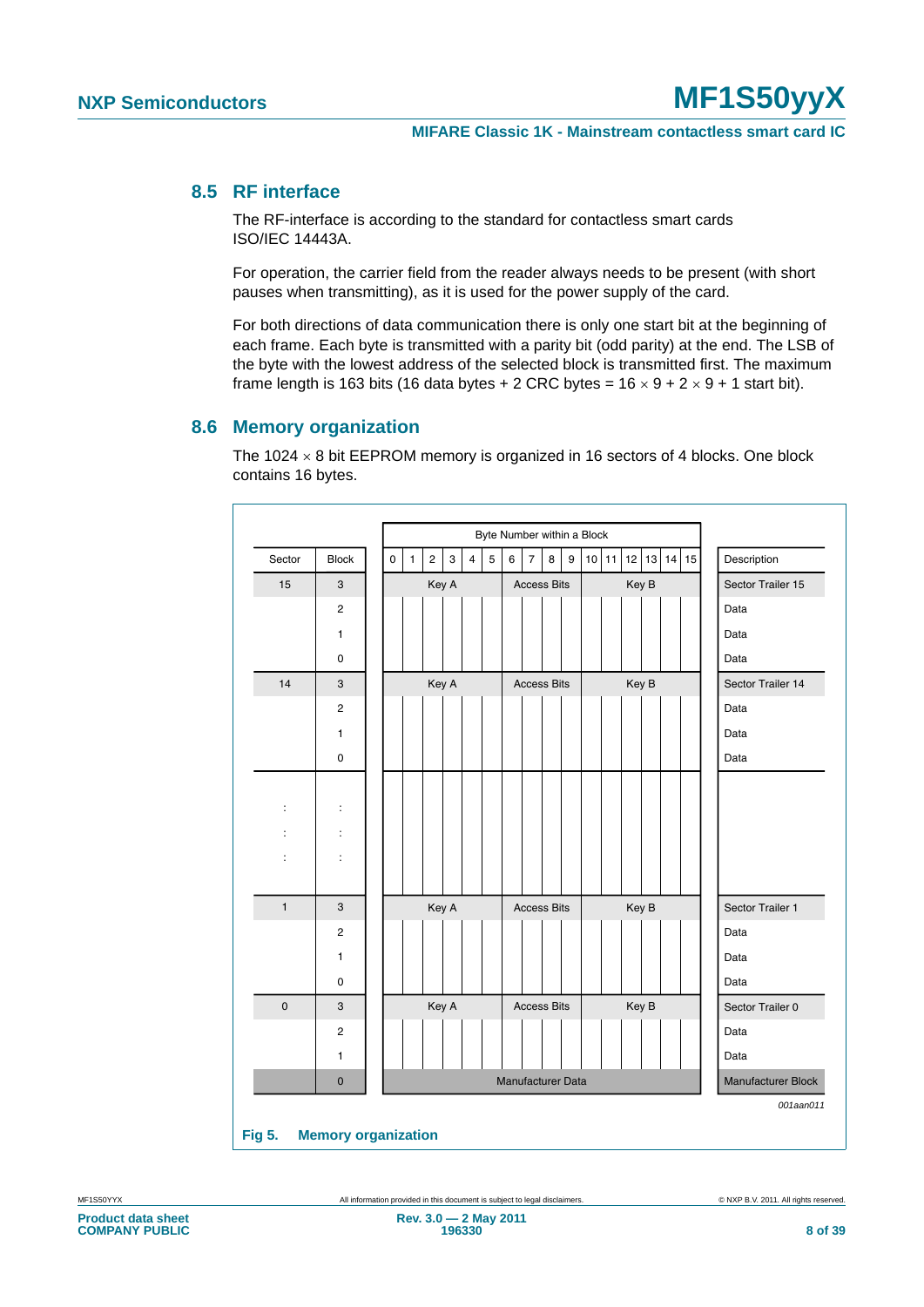#### <span id="page-8-3"></span>**8.6.1 Manufacturer block**

This is the first data block (block 0) of the first sector (sector 0). It contains the IC manufacturer data. This block is programmed and write protected in the production test. The manufacturer block is shown in [Figure 6](#page-8-0) and [Figure 7](#page-8-1) for the 4-byte NUID and 7-byte UID version respectively.



<span id="page-8-0"></span>

#### <span id="page-8-4"></span><span id="page-8-1"></span>**8.6.2 Data blocks**

All sectors contain 3 blocks of 16 bytes for storing data (Sector 0 contains only two data blocks and the read-only manufacturer block).

The data blocks can be configured by the access bits as

- **•** read/write blocks
- **•** value blocks

Value blocks can be used for e.g. electronic purse applications, where additional commands like increment and decrement for direct control of the stored value are provided

A successful authentication has to be performed to allow any memory operation.

**Remark:** The default content of the data blocks at delivery is not defined.

#### <span id="page-8-2"></span>**8.6.2.1 Value blocks**

Value blocks allow performing electronic purse functions (valid commands are: read, write, increment, decrement, restore, transfer). Value blocks have a fixed data format which permits error detection and correction and a backup management.

A value block can only be generated through a write operation in value block format:

**•** Value: Signifies a signed 4-byte value. The lowest significant byte of a value is stored in the lowest address byte. Negative values are stored in standard 2´s complement format. For reasons of data integrity and security, a value is stored three times, twice non-inverted and once inverted.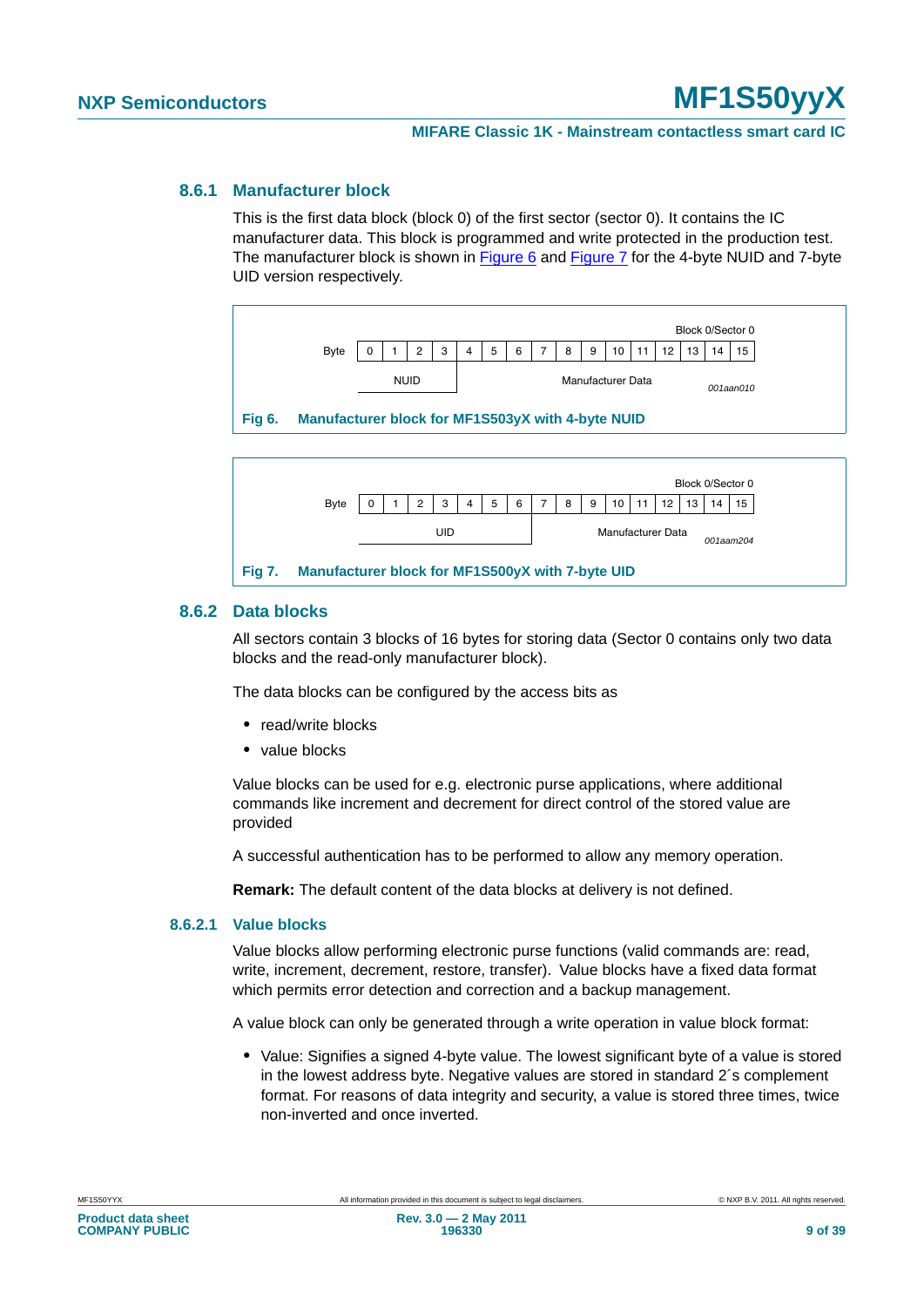**•** Adr: Signifies a 1-byte address, which can be used to save the storage address of a block, when implementing a powerful backup management. The address byte is stored four times, twice inverted and non-inverted. During increment, decrement, restore and transfer operations the address remains unchanged. It can only be altered via a write command.



#### <span id="page-9-1"></span>**Fig 8. Value blocks**

An example of a valid value block format for the decimal value 1234567d and the block address 17d is shown in [Table 4](#page-9-0). First, the decimal value has to be converted to the hexadecimal representation of 0012D687h. The LSByte of the hexadecimal value is stored in Byte 0, the MSByte in Byte 3. The bit inverted hexadecimal representation of the value is FFED2978h where the LSByte is stored in Byte 4 and the MSByte in Byte 7.

The hexadecimal value of the address in the example is 11h, the bit inverted hexadecimal value is EEh.

#### <span id="page-9-0"></span>**Table 4. Value block format example**

| <b>Byte Number</b> | 1 2 3 4 5 6 7 |  |  |       | -8 | -9                                     |  | 10 11 12 13 14 15 |                 |  |
|--------------------|---------------|--|--|-------|----|----------------------------------------|--|-------------------|-----------------|--|
| <b>Description</b> | value         |  |  | value |    | value                                  |  |                   | adr adr adr adr |  |
| Values [hex]       | 84 D6 12      |  |  |       |    | 00 78 29 ED FF 84 D6 12 00 11 EE 11 EE |  |                   |                 |  |

#### <span id="page-9-3"></span>**8.6.3 Sector trailer**

The sector trailer is the last block (block 3) in one sector. Each sector has a sector trailer containing the

- **•** secret keys A (mandatory) and B (optional), which return logical "0"s when read and
- **•** the access conditions for the blocks of that sector, which are stored in bytes 6...9. The access bits also specify the type (data or value) of the data blocks.

If key B is not needed, the last 6 bytes of the sector trailer can be used as data bytes. The access bits for the sector trailer have to be configured accordingly, see [Section 8.7.2.](#page-12-0)

Byte 9 of the sector trailer is available for user data. For this byte the same access rights as for byte 6, 7 and 8 apply.

When the sector trailer is read, the key bytes are blanked out by returning logical zeros. If key B is configured to be readable, the data stored in bytes 10 to 15 is returned, see [Section 8.7.2](#page-12-0).

All keys are set to FFFF FFFF FFFFh at chip delivery.



<span id="page-9-2"></span>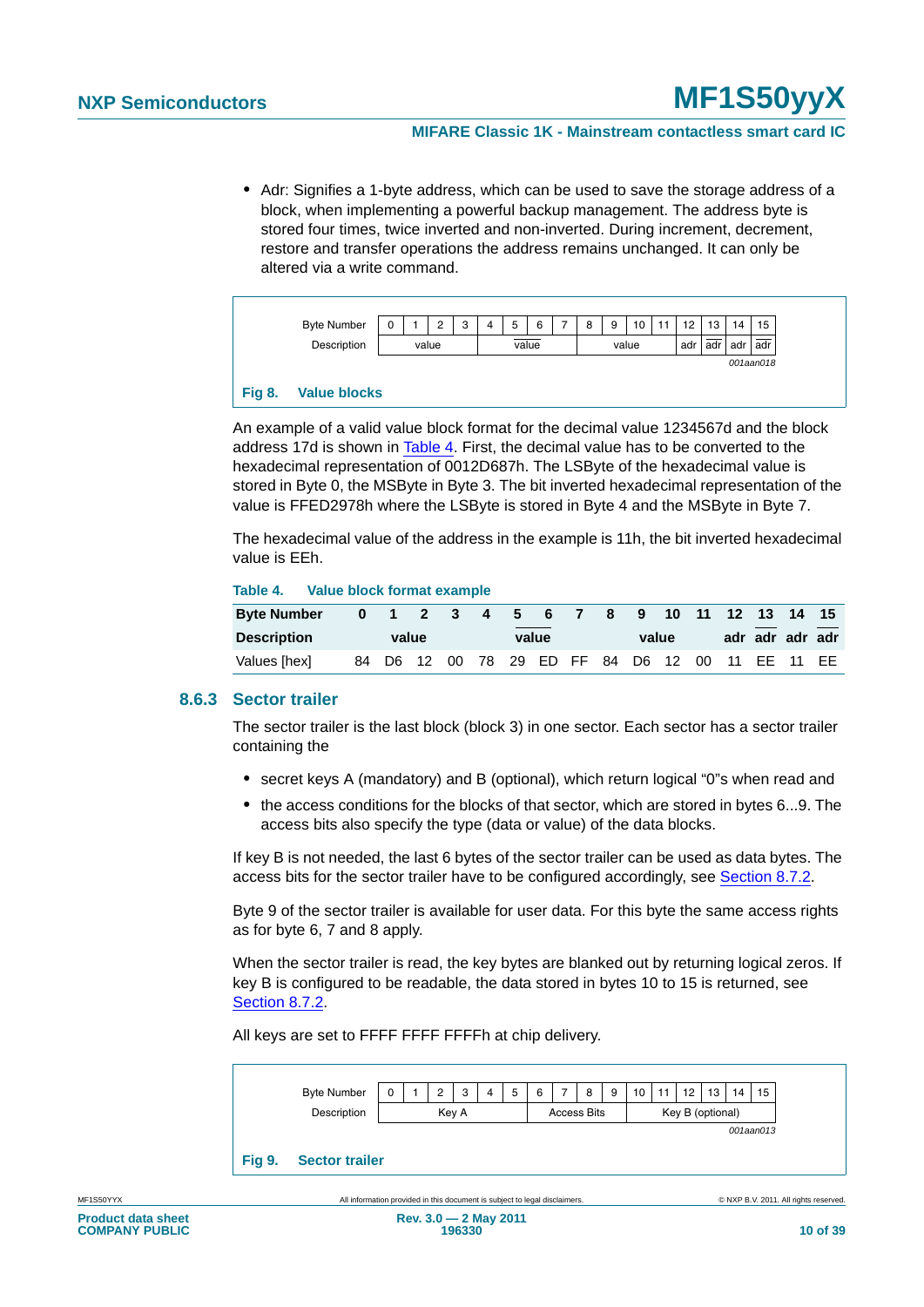#### <span id="page-10-1"></span>**8.7 Memory access**

Before any memory operation can be done, the card has to be selected and authenticated as described in [Section 8.2](#page-4-0). The possible memory operations for an addressed block depend on the key used during authentication and the access conditions stored in the associated sector trailer.

<span id="page-10-0"></span>

| Table 5.         | <b>Memory operations</b>                                                                     |                                      |
|------------------|----------------------------------------------------------------------------------------------|--------------------------------------|
| <b>Operation</b> | <b>Description</b>                                                                           | <b>Valid for Block Type</b>          |
| Read             | reads one memory block                                                                       | read/write, value and sector trailer |
| Write            | writes one memory block                                                                      | read/write, value and sector trailer |
| Increment        | increments the contents of a block and<br>stores the result in the internal data<br>register | value                                |
| Decrement        | decrements the contents of a block and<br>stores the result in the internal data<br>register | value                                |
| Transfer         | writes the contents of the internal data<br>register to a block                              | value                                |
| Restore          | reads the contents of a block into the<br>internal data register                             | value                                |
|                  |                                                                                              |                                      |

# **Product data sheet COMPANY PUBLIC**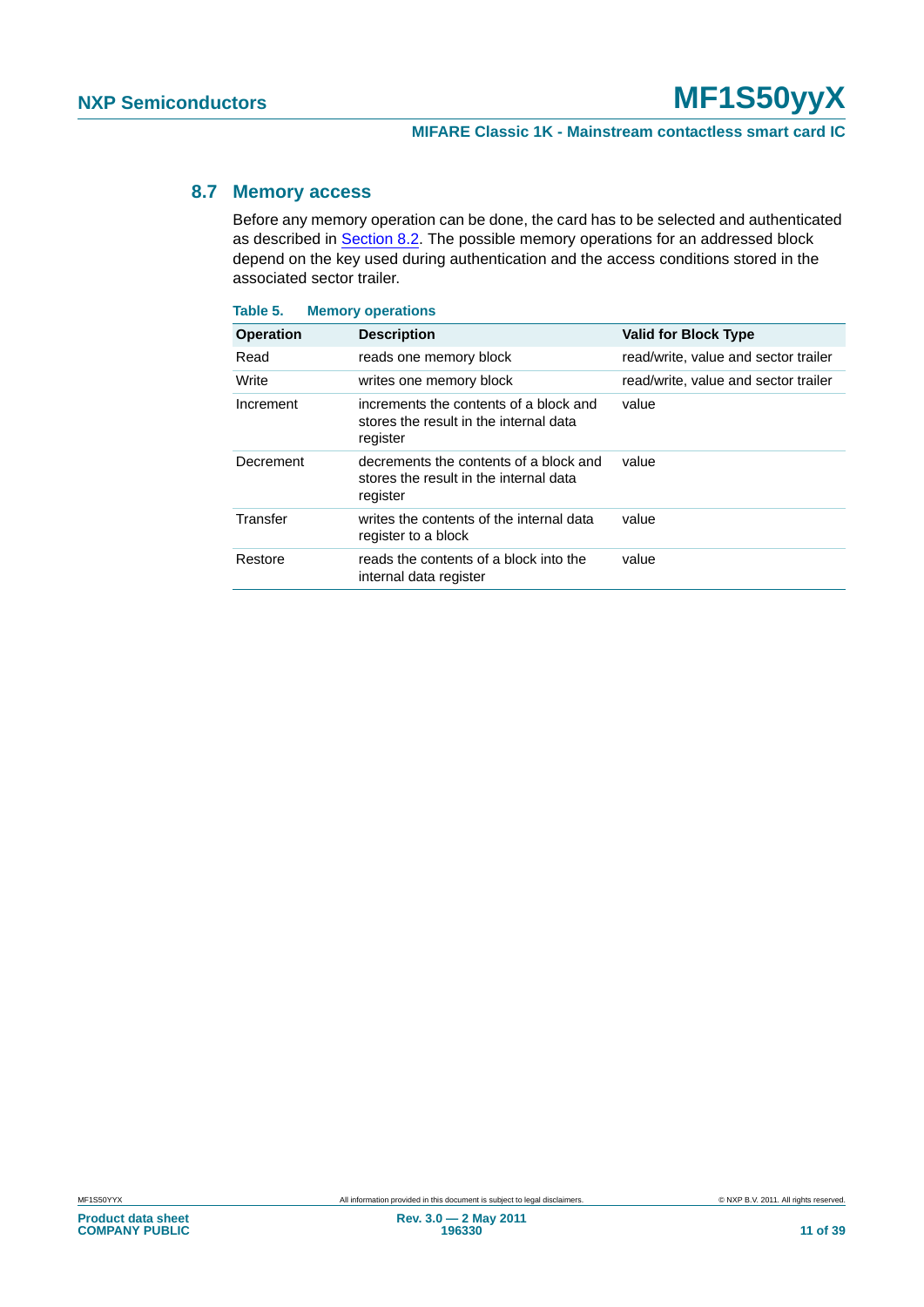#### <span id="page-11-2"></span>**8.7.1 Access conditions**

The access conditions for every data block and sector trailer are defined by 3 bits, which are stored non-inverted and inverted in the sector trailer of the specified sector.

The access bits control the rights of memory access using the secret keys A and B. The access conditions may be altered, provided one knows the relevant key and the current access condition allows this operation.

**Remark:** With each memory access the internal logic verifies the format of the access conditions. If it detects a format violation the whole sector is irreversibly blocked.

**Remark:** In the following description the access bits are mentioned in the non-inverted mode only.

The internal logic of the MF1S50yyX ensures that the commands are executed only after a successful authentication.

| <b>Access Bits</b>       | <b>Valid Commands</b>                                   |               | <b>Block</b> | <b>Description</b> |
|--------------------------|---------------------------------------------------------|---------------|--------------|--------------------|
| $C1_3$ , $C2_3$ , $C3_3$ | read, write                                             | $\rightarrow$ | 3            | sector trailer     |
| $C12, C22, C32$          | read, write, increment, decrement,<br>transfer, restore | $\rightarrow$ | 2            | data block         |
| $C1_1, C2_1, C3_1$       | read, write, increment, decrement,<br>transfer, restore | $\rightarrow$ |              | data block         |
| $C1_0$ , $C2_0$ , $C3_0$ | read, write, increment, decrement,<br>transfer, restore | $\rightarrow$ | 0            | data block         |

<span id="page-11-1"></span>

<span id="page-11-0"></span>**Table 6. Access conditions**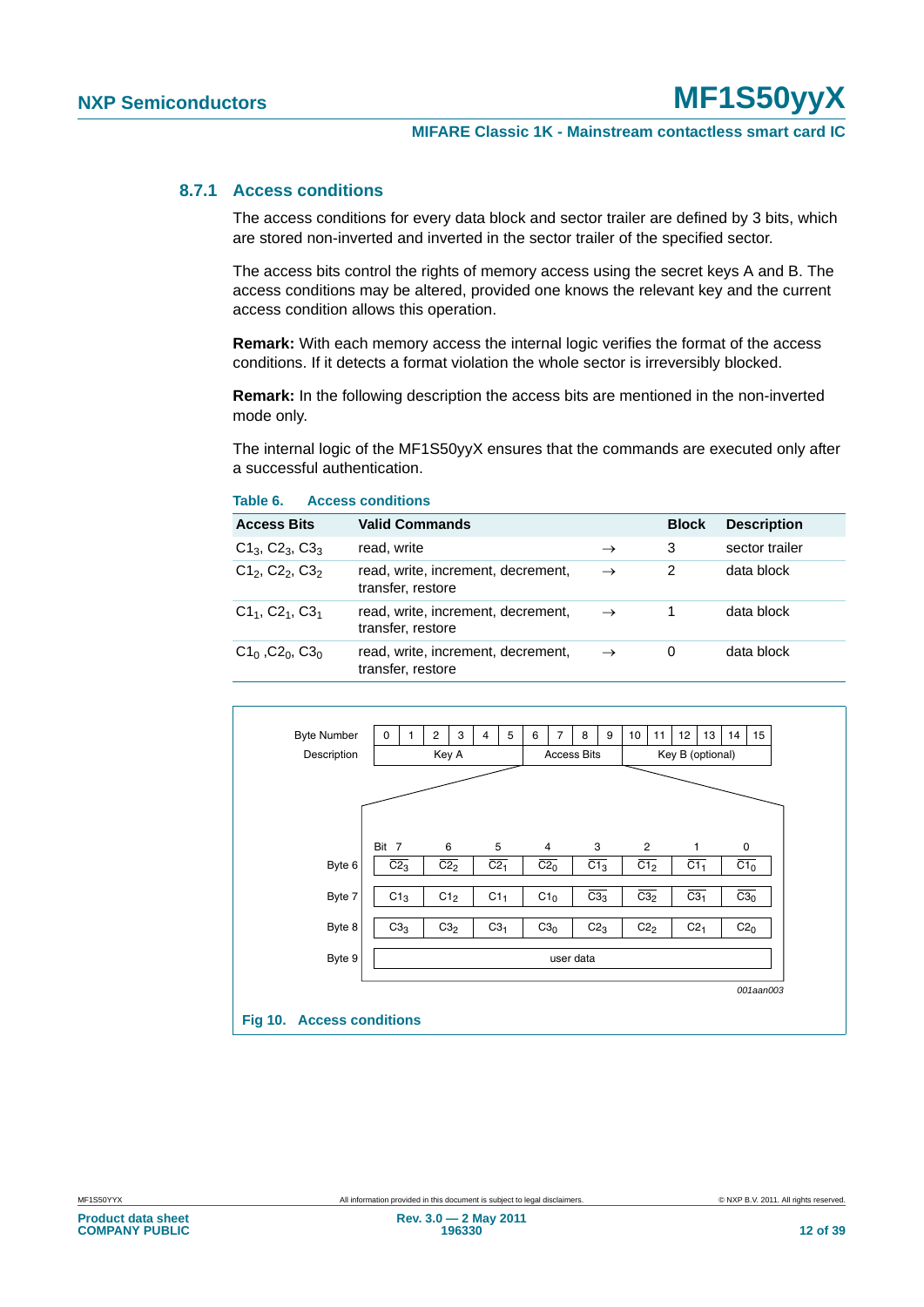#### <span id="page-12-0"></span>**8.7.2 Access conditions for the sector trailer**

Depending on the access bits for the sector trailer (block 3) the read/write access to the keys and the access bits is specified as 'never', 'key A', 'key B' or key A|B' (key A or key B).

On chip delivery the access conditions for the sector trailers and key A are predefined as transport configuration. Since key B may be read in the transport configuration, new cards must be authenticated with key A. Since the access bits themselves can also be blocked, special care has to be taken during the personalization of cards.

|                | <b>Access bits</b> |                |             | <b>Access condition for</b> |                    |       |             |       | <b>Remark</b>                                                |
|----------------|--------------------|----------------|-------------|-----------------------------|--------------------|-------|-------------|-------|--------------------------------------------------------------|
|                |                    |                | <b>KEYA</b> |                             | <b>Access bits</b> |       | <b>KEYB</b> |       |                                                              |
| C <sub>1</sub> | C <sub>2</sub>     | C <sub>3</sub> | read        | write                       | read               | write | read        | write |                                                              |
| $\Omega$       | $\mathbf 0$        | $\mathbf 0$    | never       | key A                       | key A              | never | key A       | key A | Key B may be read <sup>[1]</sup>                             |
| 0              | 1                  | $\Omega$       | never       | never                       | key A              | never | key A       | never | Key B may be read <sup>11</sup>                              |
| 1              | 0                  | 0              | never       | key B                       | key AIB            | never | never       | key B |                                                              |
| 1              | 1                  | 0              | never       | never                       | key AIB            | never | never       | never |                                                              |
| $\Omega$       | $\mathbf 0$        | 1              | never       | key A                       | key A              | key A | key A       | key A | Key B may be read,<br>transport configuration <sup>[1]</sup> |
| $\Omega$       | 1                  | 1              | never       | key B                       | key AIB key B      |       | never       | key B |                                                              |
| 1              | 0                  | 1              | never       | never                       | key AIB key B      |       | never       | never |                                                              |
| 1              | 1                  | 1              | never       | never                       | key A B            | never | never       | never |                                                              |

### <span id="page-12-2"></span>**Table 7. Access conditions for the sector trailer**

<span id="page-12-1"></span>[1] For this access condition key B is readable and may be used for data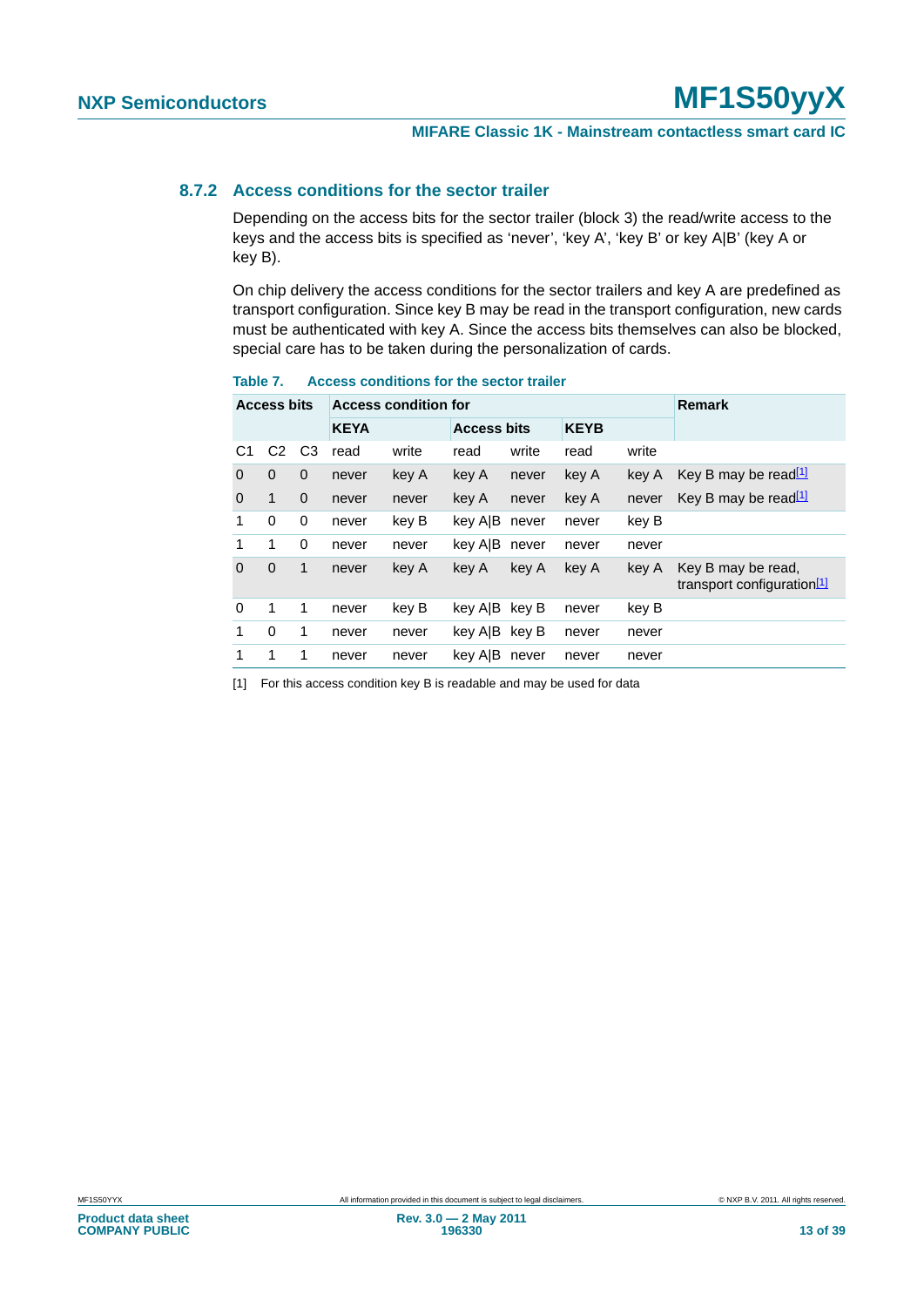#### <span id="page-13-2"></span>**8.7.3 Access conditions for data blocks**

Depending on the access bits for data blocks (blocks 0...2) the read/write access is specified as 'never', 'key A', 'key B' or 'key A|B' (key A or key B). The setting of the relevant access bits defines the application and the corresponding applicable commands.

- **•** Read/write block: the operations read and write are allowed.
- **•** Value block: Allows the additional value operations increment, decrement, transfer and restore. With access condition '001' only read and decrement are possible which reflects a non-rechargeable card. For access condition '110' recharging is possible by using key B.
- **•** Manufacturer block: the read-only condition is not affected by the access bits setting!
- **•** Key management: in transport configuration key A must be used for authentication

|          | <b>Access bits</b> |                | <b>Access condition for</b> |         |           |                                    | <b>Application</b>                        |
|----------|--------------------|----------------|-----------------------------|---------|-----------|------------------------------------|-------------------------------------------|
| C1       | C2                 | C <sub>3</sub> | read                        | write   | increment | decrement,<br>transfer,<br>restore |                                           |
| $\Omega$ | 0                  | 0              | key AIB                     | key A B | key A B   | key A B                            | transport<br>configuration <sup>[1]</sup> |
| $\Omega$ | 1                  | 0              | key AIB                     | never   | never     | never                              | read/write block[1]                       |
| 1        | $\Omega$           | 0              | key A B                     | key B   | never     | never                              | read/write block[1]                       |
| 1        | 1                  | 0              | key A B                     | key B   | key B     | key A B                            | value block <sup>[1]</sup>                |
| $\Omega$ | $\Omega$           | 1              | key A B                     | never   | never     | key A B                            | value block <sup>[1]</sup>                |
| $\Omega$ | 1                  | 1              | key B                       | key B   | never     | never                              | read/write block[1]                       |
| 1        | $\Omega$           | 1              | key B                       | never   | never     | never                              | read/write block[1]                       |
| 1        | 1                  | 1              | never                       | never   | never     | never                              | read/write block                          |

#### <span id="page-13-1"></span>**Table 8. Access conditions for data blocks**

<span id="page-13-0"></span>[1] If key B may be read in the corresponding Sector Trailer it cannot serve for authentication (see grey marked lines in [Table 7\)](#page-12-2). As a consequences, if the reader authenticates any block of a sector which uses such access conditions for the Sector Trailer and using key B, the card will refuse any subsequent memory access after authentication.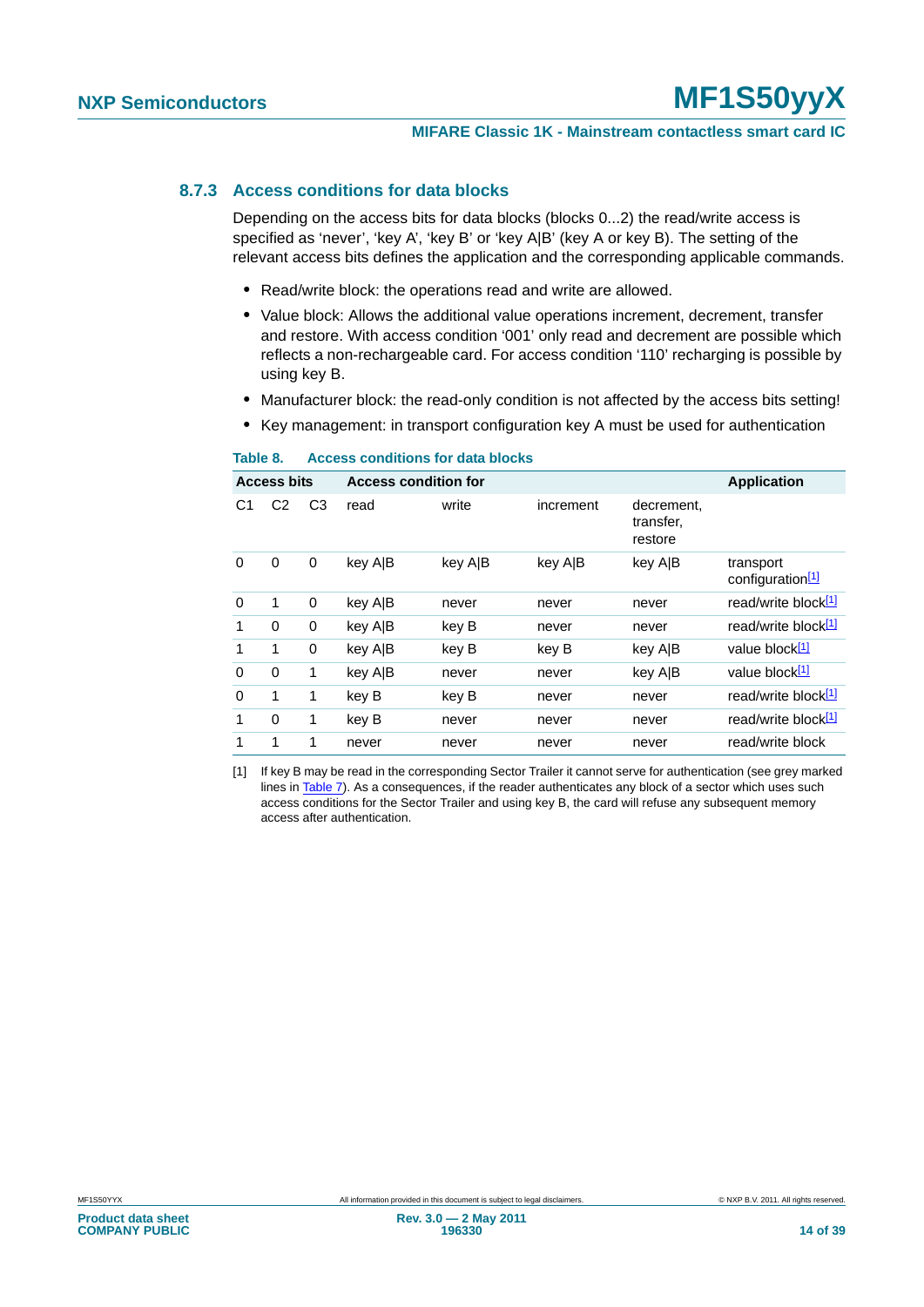#### **MIFARE Classic 1K - Mainstream contactless smart card IC**

### <span id="page-14-1"></span>**9. Command overview**

The MIFARE Classic card activation follows the ISO/IEC 14443 Type A. After the MIFARE Classic card has been selected, it can either be deactivated using the ISO/IEC 14443 Halt command, or the MIFARE Classic commands can be performed. For more details about the card activation refer to [Ref. 4.](#page-32-3)

#### <span id="page-14-2"></span>**9.1 MIFARE Classic command overview**

All MIFARE Classic commands use the MIFARE CRYPTO1 and require an authentication.

All available commands for the MIFARE Classic are shown in [Table 9.](#page-14-0)

| Command                   | <b>ISO/IEC 14443</b>     | <b>Command code</b><br>(hexadecimal) |
|---------------------------|--------------------------|--------------------------------------|
| Request                   | <b>REQA</b>              | 26h (7 bit)                          |
| Wake-up                   | <b>WUPA</b>              | 52h (7 bit)                          |
| Anticollision CL1         | Anticollision CL1        | 93h 20h                              |
| Select CL1                | Select CL1               | 93h 70h                              |
| Anticollision CL2         | <b>Anticollision CL2</b> | 95h 20h                              |
| Select CL <sub>2</sub>    | Select CL <sub>2</sub>   | 95h 70h                              |
| Halt                      | Halt                     | 50h 00h                              |
| Authentication with Key A |                          | 60h                                  |
| Authentication with Key B |                          | 61h                                  |
| Personalize UID Usage     |                          | 40h                                  |
| <b>MIFARE Read</b>        |                          | 30h                                  |
| <b>MIFARE Write</b>       |                          | A0h                                  |
| <b>MIFARE Decrement</b>   |                          | C <sub>0</sub> h                     |
| <b>MIFARE</b> Increment   |                          | C <sub>1</sub> h                     |
| <b>MIFARE Restore</b>     |                          | C <sub>2h</sub>                      |
| <b>MIFARE Transfer</b>    |                          | B <sub>0</sub> h                     |

#### <span id="page-14-0"></span>**Table 9. Command overview**

All commands use the coding and framing as described in [Ref. 3](#page-32-4) and [Ref. 4](#page-32-3) if not otherwise specified.

#### <span id="page-14-3"></span>**9.2 Timings**

The timing shown in this document are not to scale and values are rounded to 1  $\mu$ s.

All given times refer to the data frames including start of communication and end of communication, but do not include the encoding (like the Miller pulses).

Consequently a data frame sent by the PCD contains the start of communication (1 "start bit") and the end of communication (one logic  $0 + 1$  bit length of unmodulated carrier).

A data frame sent by the PICC contains the start of communication (1 "start bit") and the end of communication (1 bit length of no subcarrier).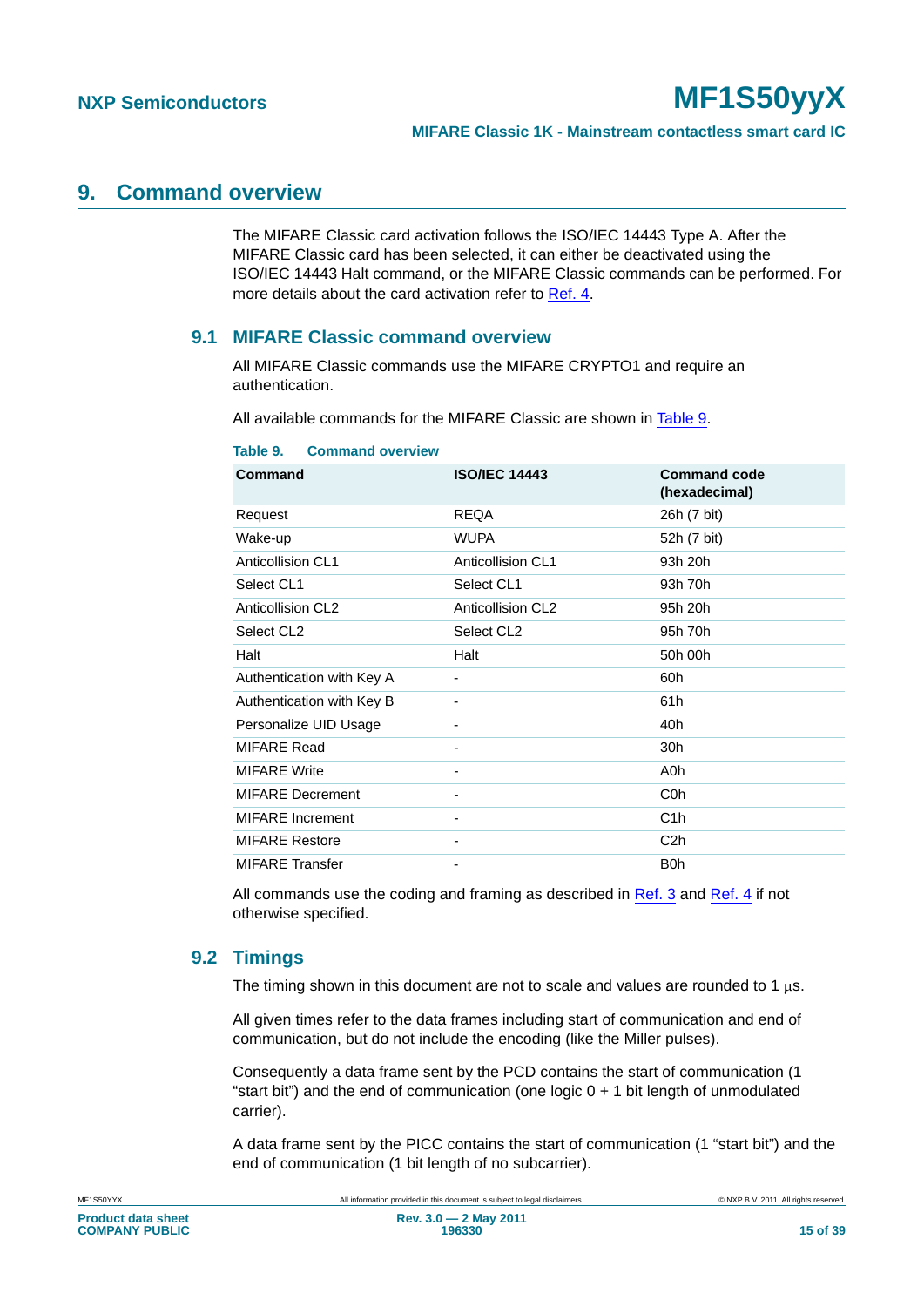#### **MIFARE Classic 1K - Mainstream contactless smart card IC**

All timing can be measured according to ISO/IEC 14443-3 frame specification as shown for the Frame Delay Time in [Figure 11.](#page-15-0) For more details refer to [Ref. 3](#page-32-4) and [Ref. 4](#page-32-3).



The frame delay time from PICC to PCD must be at least 87 μs.

<span id="page-15-0"></span>**Remark:** Due to the coding of commands, the measured timings usually excludes (a part of) the end of communication. This needs to be considered, when comparing the specified with the measured times.

### <span id="page-15-2"></span>**9.3 MIFARE Classic ACK and NAK**

The MIFARE Classic uses a 4 bit ACK / NAK as shown in [Table 10](#page-15-1).

<span id="page-15-1"></span>

| Table 10. MIFARE ACK and NAK |                   |
|------------------------------|-------------------|
| Code (4-bit)                 | <b>ACK/NAK</b>    |
| Ah                           | Acknowledge (ACK) |
| 0h to 9h, Bh to Fh           | <b>NAK</b>        |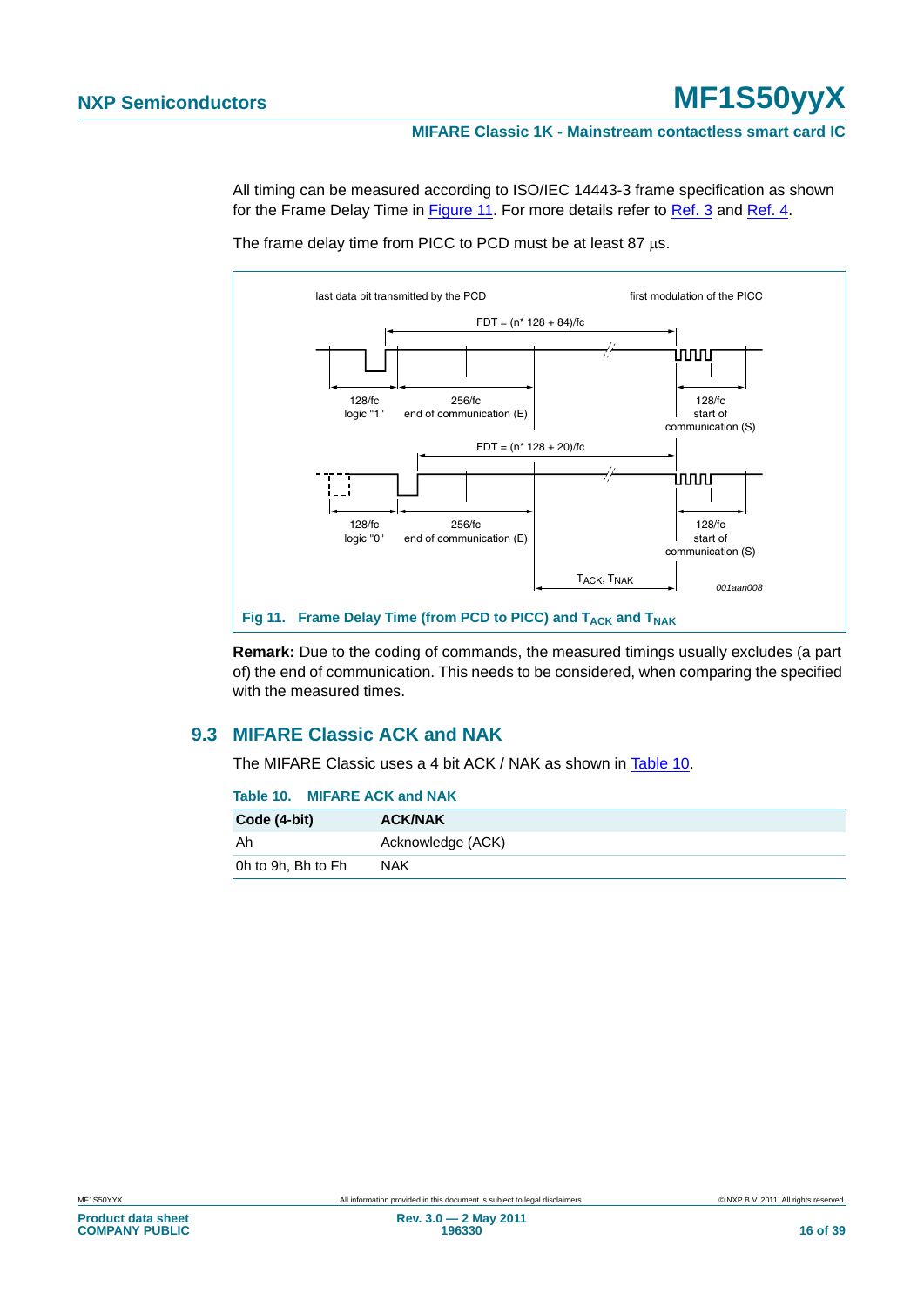#### <span id="page-16-0"></span>**9.4 ATQA and SAK responses**

For details on the type identification procedure please refer to [Ref. 2](#page-32-2).

The MF1S50yyX answers to a REQA or WUPA command with the ATQA value shown in [Table 11](#page-16-1) and to a Select CL1 command (CL2 for the 7-byte UID variant) with the SAK value shown in [Table 12.](#page-16-2)

#### <span id="page-16-1"></span>**Table 11. ATQA response of the MF1S50yyX**

|                   |                  | <b>Bit Number</b> |  |  |  |  |  |  |  |  |  |  |  |  |  |                                        |  |
|-------------------|------------------|-------------------|--|--|--|--|--|--|--|--|--|--|--|--|--|----------------------------------------|--|
| <b>Sales Type</b> | <b>Hex Value</b> |                   |  |  |  |  |  |  |  |  |  |  |  |  |  | 16 15 14 13 12 11 10 9 8 7 6 5 4 3 2 1 |  |
| MF1S500yX  00 44h |                  |                   |  |  |  |  |  |  |  |  |  |  |  |  |  | 0 0 0 0 0 0 0 0 0 1 0 0 0 1 0 0        |  |
| MF1S503yX 00 04h  |                  |                   |  |  |  |  |  |  |  |  |  |  |  |  |  | 0 0 0 0 0 0 0 0 0 0 0 0 1 0 0          |  |

#### <span id="page-16-2"></span>**Table 12. SAK response of the MF1S50yyX**

|                   |                  | <b>Bit Number</b> |          |           |  |         |  |  |
|-------------------|------------------|-------------------|----------|-----------|--|---------|--|--|
| <b>Sales Type</b> | <b>Hex Value</b> |                   | 87       | 6 5 4 3 2 |  |         |  |  |
| MF1S50yyX         | 08h              |                   | $\Omega$ |           |  | 0 0 1 0 |  |  |

**Remark:** The ATQA coding in bits 7 and 8 indicate the UID size according to ISO/IEC 14443 independent from the settings of the UID usage.

**Remark:** The bit numbering in the ISO/IEC 14443 starts with LSBit = bit 1, but not LSBit = bit 0. So one byte counts bit 1 to 8 instead of bit 0 to 7.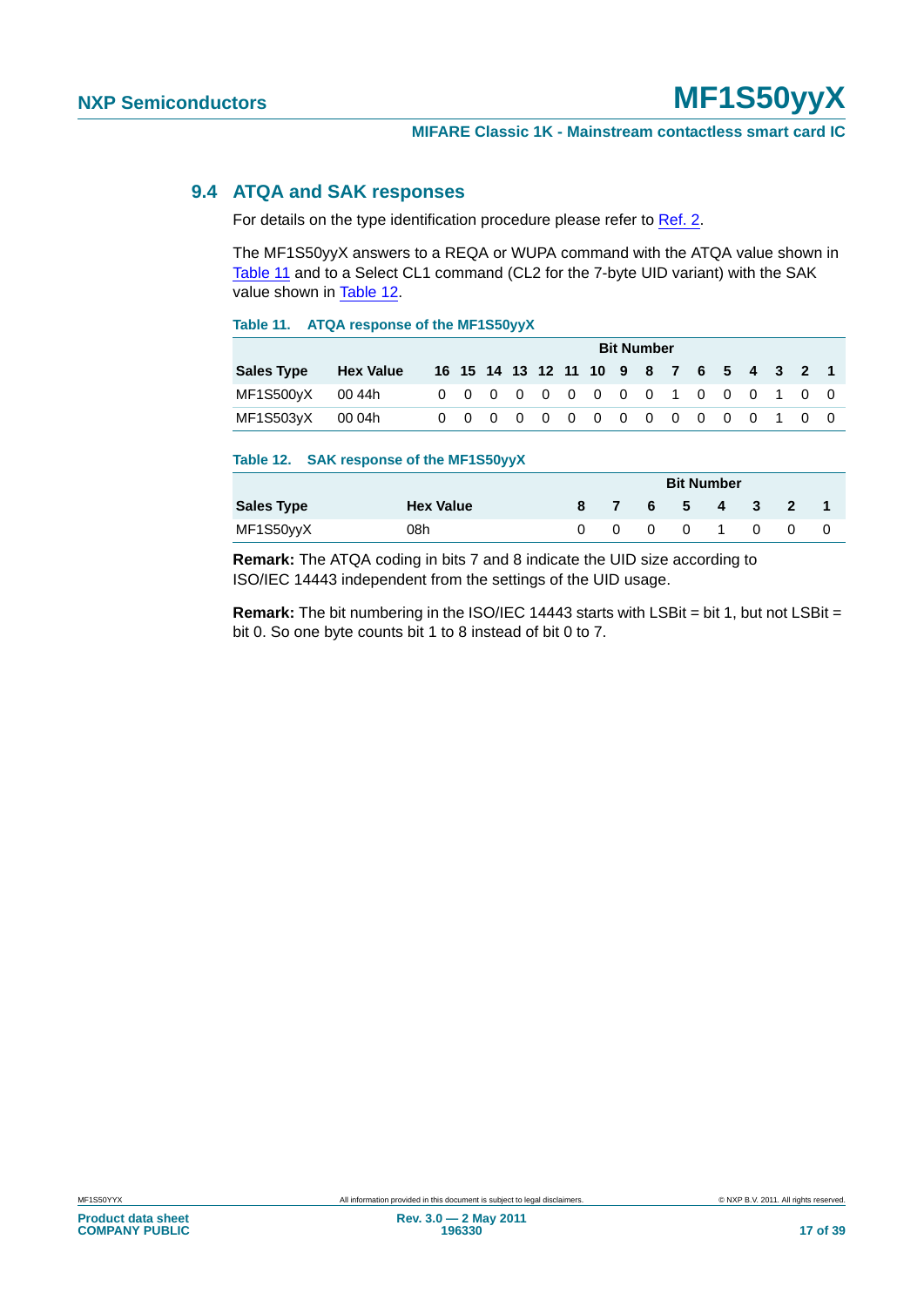## <span id="page-17-0"></span>**10. UID Options and Handling**

The MF1S50yyX product family offers two delivery options for the UID which is stored in block 0 of sector 0.

- **•** 7-byte UID
- **•** 4-byte NUID (Non-Unique ID)

This section describes the MIFARE Classic MF1S50yyX operation when using one of the 2 UID options with respect to card selection, authentication and personalization. See also [Ref. 6](#page-32-1) for details on how to handle UIDs and NUIDs with MIFARE Classic products.

#### <span id="page-17-1"></span>**10.1 7-byte UID Operation**

All MF1S50**0**yXDyy products are featuring a 7-byte UID. This 7-byte UID is stored in block 0 of sector 0 as shown in [Figure 7](#page-8-1). The behaviour during anti-collision, selection and authentication can be configured during personalization for this UID variant.

#### <span id="page-17-2"></span>**10.1.1 Personalization Options**

The 7-byte UID variants of the MF1S50yyX can be operated with four different functionalities, denoted as UIDFn (UID Functionality n).

- 1. UIDF0: anti-collision and selection with the double size UID according to ISO/IEC 14443-3
- 2. UIDF1: anti-collision and selection with the double size UID according to ISO/IEC 14443-3 and optional usage of a selection process shortcut
- 3. UIDF2: anti-collision and selection with a single size random ID according to ISO/IEC 14443-3
- 4. UIDF3: anti-collision and selection with a single size NUID according to ISO/IEC 14443-3 where the NUID is calculated out of the 7-byte UID

The anti-collision and selection procedure and the implications on the authentication process are detailed in [Section 10.1.2](#page-18-0) and [Section 10.1.3](#page-19-0).

The default configuration at delivery is option 1 which enables the ISO/IEC 14443-3 compliant anti-collision and selection. This configuration can be changed using the 'Personalize UID Usage' command. The execution of this command requires an authentication to sector 0. Once this command has been issued and accepted by the PICC, the configuration is automatically locked. A subsequently issued 'Personalize UID Usage' command is not executed and a NAK is replied by the PICC.

**Remark:** As the configuration is changeable at delivery, it is strongly recommended to send this command at personalization of the card to prevent unwanted changes in the field. This should also be done if the default configuration is used.

**Remark:** The configuration only becomes effective only after PICC unselect or PICC field reset.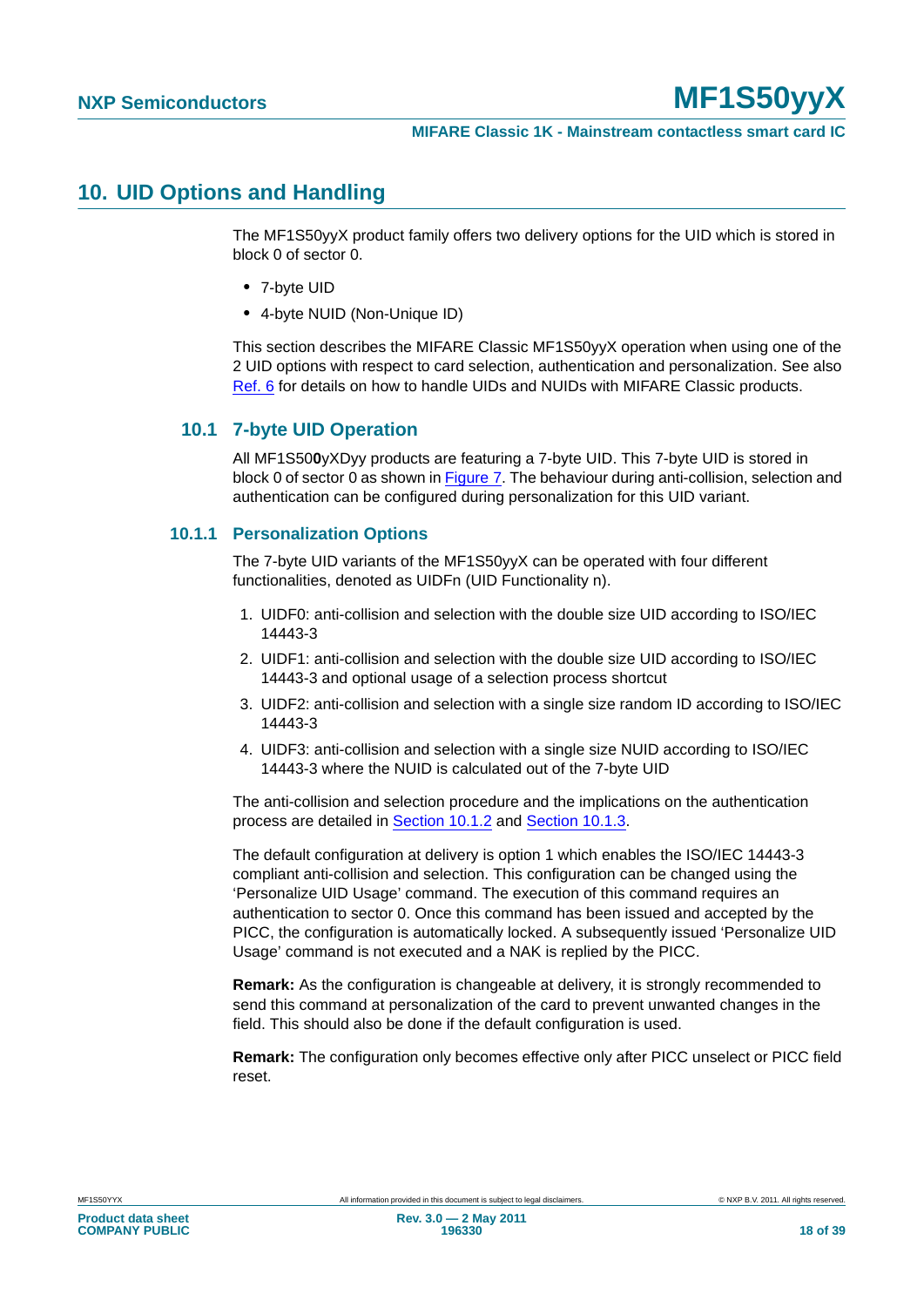#### **MIFARE Classic 1K - Mainstream contactless smart card IC**



#### <span id="page-18-3"></span><span id="page-18-1"></span>**Table 13. Personalize UID Usage command**

| <b>Name</b> | Code         | <b>Description</b>                                                                                                      | Length  |
|-------------|--------------|-------------------------------------------------------------------------------------------------------------------------|---------|
| Cmd         | 40h          | Set anti-collision, selection and<br>authentication behaviour                                                           | 1 byte  |
| <b>Type</b> | ۰            | Encoded type of UID usage:<br>UIDF <sub>0</sub> :<br>00h<br>UIDF1:<br>40h<br>UIDF2:<br>20 <sub>h</sub><br>UIDF3:<br>60h | 1 byte  |
| <b>CRC</b>  | -            | CRC according to Ref. 4                                                                                                 | 2 bytes |
| ACK, NAK    | see Table 10 | see Section 9.3                                                                                                         | 4-bit   |

#### <span id="page-18-2"></span>**Table 14. Personalize UID Usage timing**

*These times exclude the end of communication of the PCD.*

|                                  | $T_{\rm ACK}$ min | $T_{\rm ACK}$ max | <b>INAK min</b> | I NAK max | TimeOut |
|----------------------------------|-------------------|-------------------|-----------------|-----------|---------|
| Personalize UID Usage $71 \mu s$ |                   | TimeOut           | 71 ແs           | l TimeOut | 10 ms   |

#### <span id="page-18-0"></span>**10.1.2 Anti-collision and Selection**

Depending on the chosen personalization option there are certain possibilities to perform anti-collision and selection. To bring the MIFARE Classic into the ACTIVE state according to ISO/IEC 14443-3, the following sequences are available.

- Sequence 1: ISO/IEC 14443-3 compliant anti-collision and selection using the cascade level 1 followed by the cascade level 2 SEL command
- Sequence 2: using cascade level 1 anti-collision and selection procedure followed by a Read command from block 0
- Sequence 3: ISO/IEC 14443-3 compliant anti-collision and selection using the cascade level 1 SEL command

**Remark:** The Read from Block 0 in Sequence 2 does not require a prior authentication to Sector 0 and is transmitted in plain data. For all other sequences, the readout from Block 0 in Sector 0 is encrypted and requires an authentication to that sector.

**Remark:** The settings done with Personalize UID Usage do not change the ATQA coding.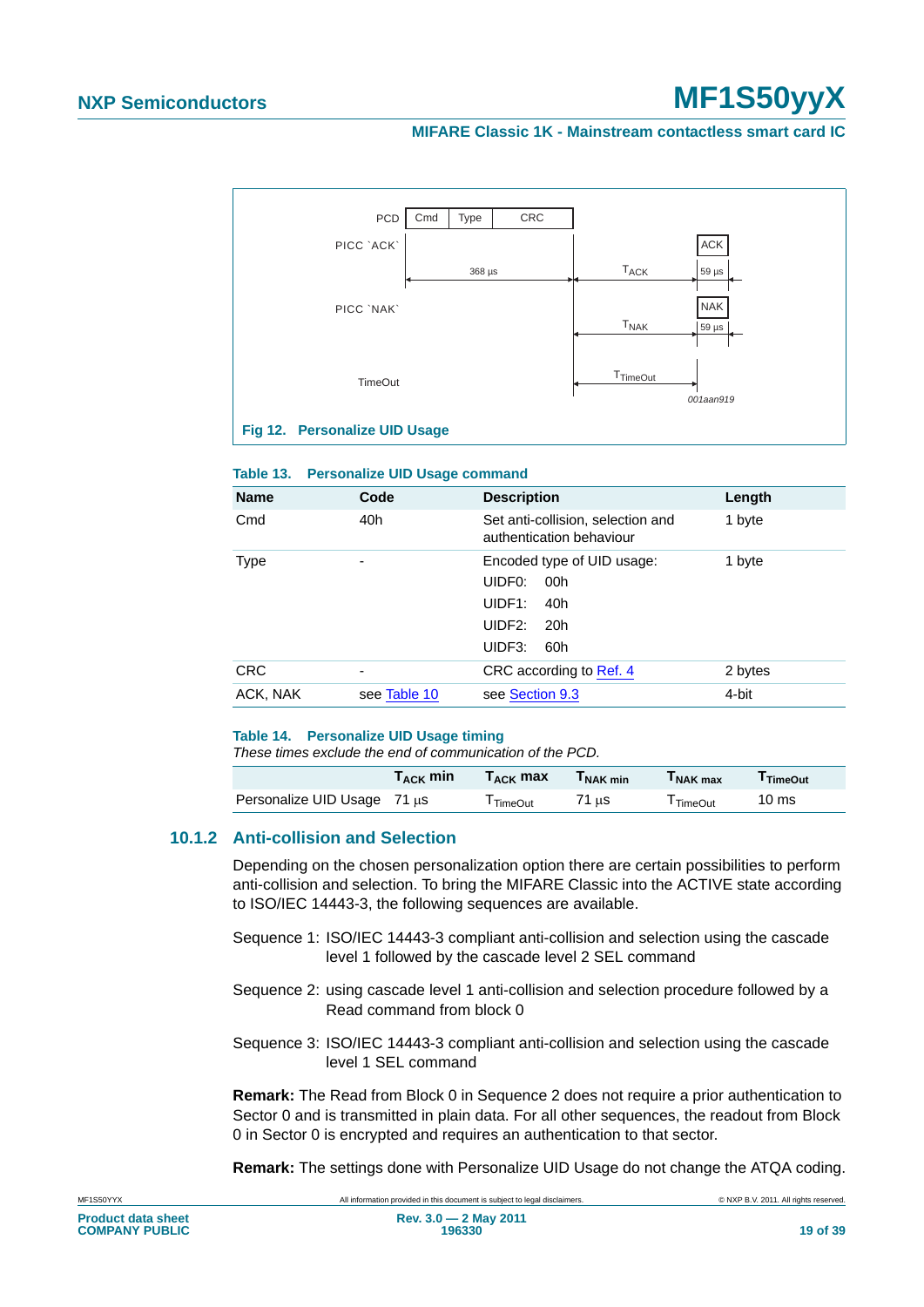| Table 15. Available activation sequences for 7-byte UID options |                                       |
|-----------------------------------------------------------------|---------------------------------------|
| <b>UID Functionality</b>                                        | <b>Available Activation Sequences</b> |
| <b>UIDF0</b>                                                    | Sequence 1                            |
| UIDF1                                                           | Sequence 1, Sequence 2                |
| UIDF <sub>2</sub>                                               | Sequence 3                            |
| UIDF3                                                           | Sequence 3                            |

#### <span id="page-19-2"></span>**Table 15. Available activation sequences for 7-byte UID options**

#### <span id="page-19-0"></span>**10.1.3 Authentication**

During the authentication process, 4-byte of the UID are passed on to the MIFARE Classic Authenticate command of the contactless reader IC. Depending on the activation sequence, those 4-byte are chosen differently.

<span id="page-19-3"></span>

| Table 16. | <b>Input parameter to MIFARE Classic Authenticate</b> |  |  |  |
|-----------|-------------------------------------------------------|--|--|--|
|-----------|-------------------------------------------------------|--|--|--|

| <b>UID Functionality</b> | Input to MIFARE Classic Authenticate Command |
|--------------------------|----------------------------------------------|
| Sequence 1               | CL2 bytes (UID3UID6)                         |
| Sequence 2               | CL1 bytes (CT, UID0UID2)                     |
| Sequence 3               | 4-byte NUID/RID (UID0UID3)                   |

#### <span id="page-19-4"></span>**10.2 4-byte UID Operation**

All MF1S50**3**yXDyy products are featuring a 4-byte NUID. This 4-byte NUID is stored in block 0 of sector 0 as shown in [Figure 6](#page-8-0).

#### <span id="page-19-5"></span>**10.2.1 Anti-collision and Selection**

The anti-collision and selection process for the product variants featuring 4-byte NUIDs is done according to ISO/IEC 14443-3 Type A using cascade level 1 only.

#### <span id="page-19-1"></span>**10.2.2 Authentication**

The input parameter to the MIFARE Classic Authenticate command is the full 4-byte UID retrieved during the anti-collision procedure. This is the same as for the activation Sequence 3 in the 7-byte UID variant.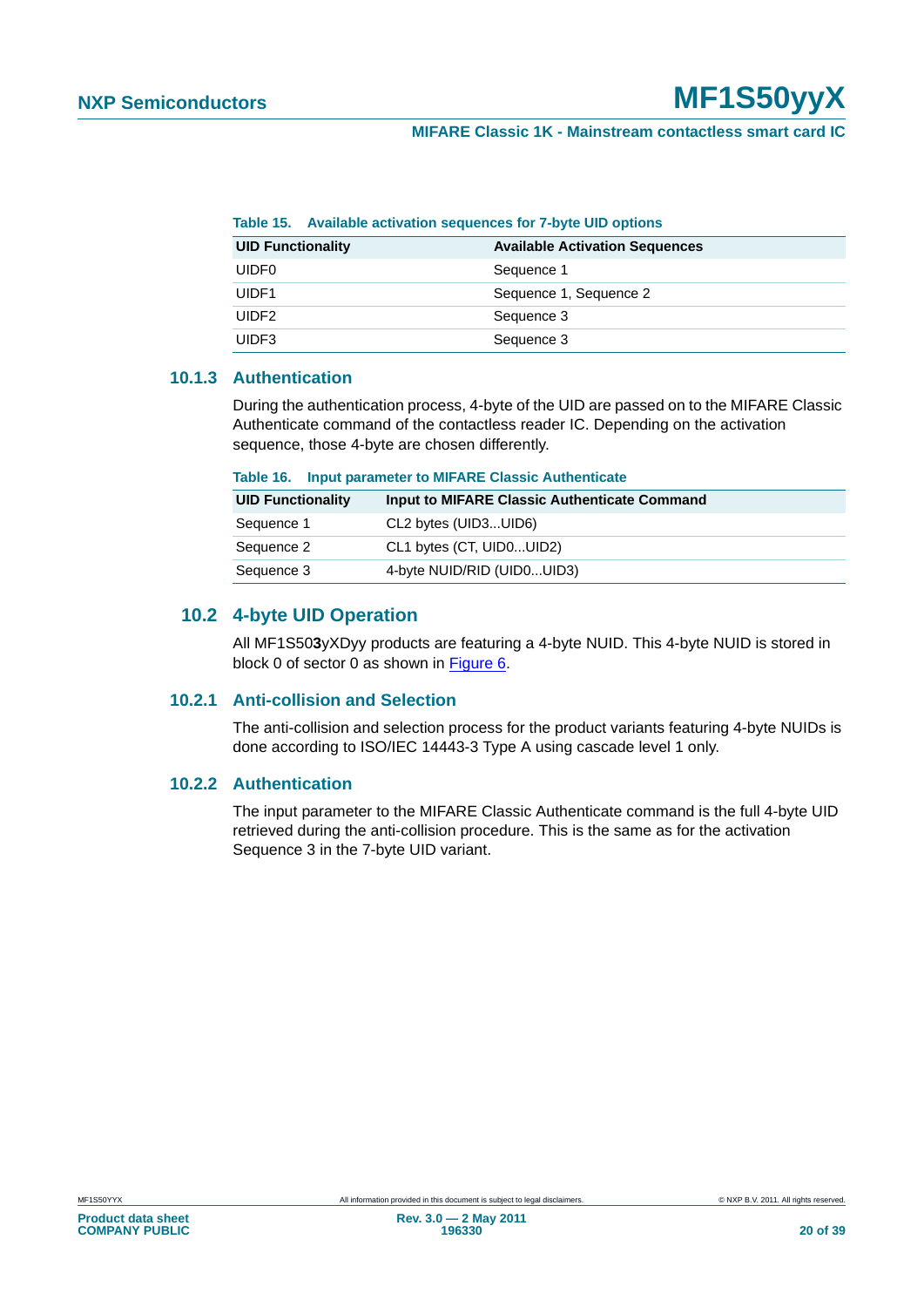# <span id="page-20-4"></span><span id="page-20-3"></span>**11. MIFARE Classic commands**

#### **11.1 MIFARE Authentication**

The MIFARE authentication is a 3-pass mutual authentication which needs two pairs of command-response. These two parts, MIFARE authentication part 1 and part 2 are shown in [Figure 13,](#page-20-0) [Figure 14](#page-20-1) and [Table 17.](#page-20-2)

[Table 18](#page-21-0) shows the required timing.



<span id="page-20-0"></span>

#### <span id="page-20-2"></span><span id="page-20-1"></span>**Table 17. MIFARE authentication command**

| <b>Name</b>       | Code                     | <b>Description</b>                | Length  |
|-------------------|--------------------------|-----------------------------------|---------|
| Auth (with Key A) | 60h                      | Authentication with Key A         | 1 byte  |
| Auth (with Key B) | 61h                      | Authentication with Key B         | 1 byte  |
| Addr              |                          | MIFARE Block address (00h to FFh) | 1 byte  |
| <b>CRC</b>        | $\overline{\phantom{0}}$ | CRC according to Ref. 4           | 2 bytes |
| Token RB          |                          | Challenge 1 (Random Number)       | 4 bytes |
| Token AB          |                          | Challenge 2 (encrypted data)      | 8 bytes |
| Token BA          | $\overline{\phantom{0}}$ | Challenge 2 (encrypted data)      | 4 bytes |
| <b>NAK</b>        | see Table 10             | see Section 9.3                   | 4-bit   |

**Product data sheet COMPANY PUBLIC**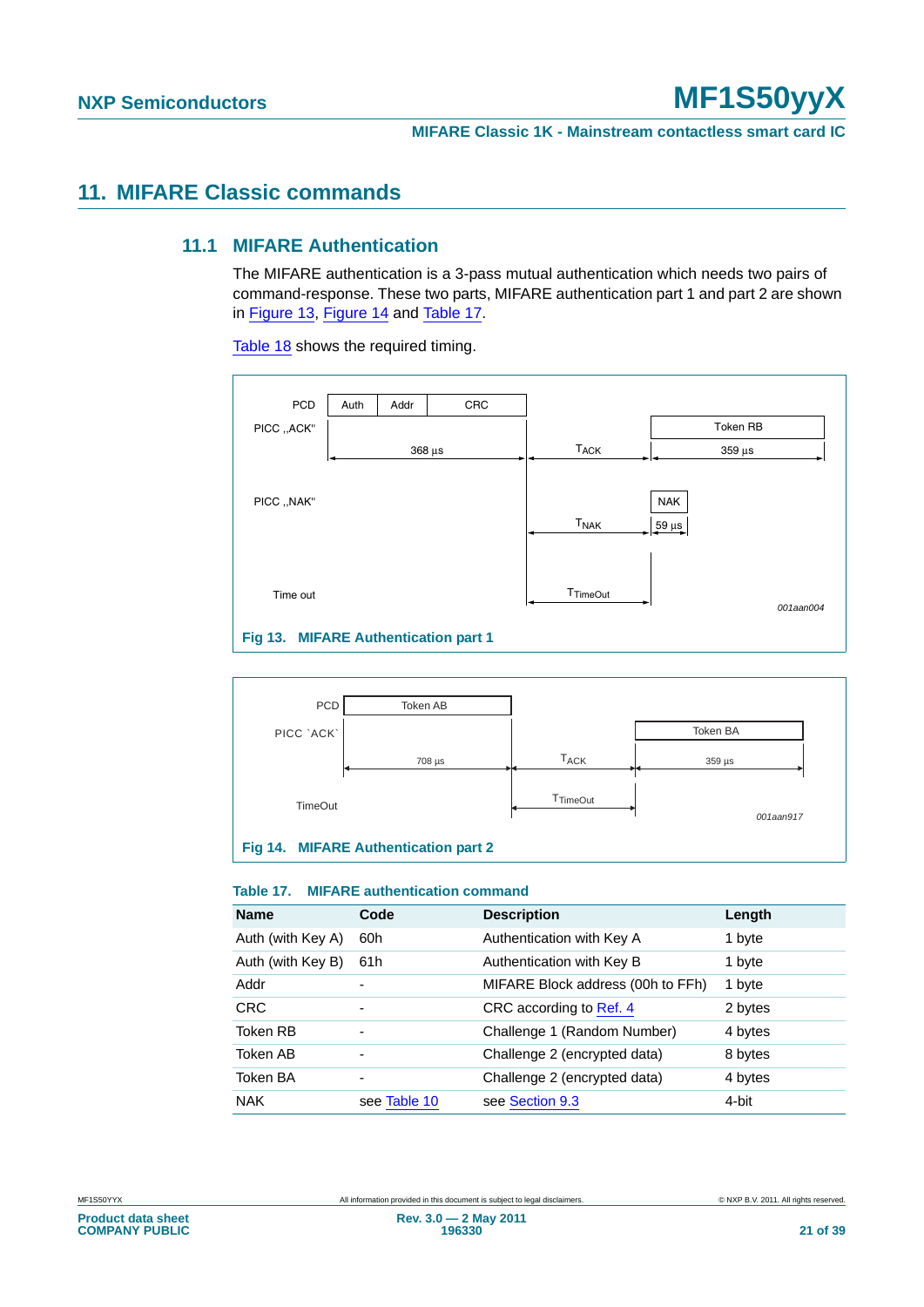#### <span id="page-21-0"></span>**Table 18. MIFARE authentication timing**

*These times exclude the end of communication of the PCD.*

|                                                       | $T_{\rm ACK}$ min | $T_{\rm ACK}$ max | $T_{\sf NAK}$ min | <b>TNAK max</b> | I TimeOut |
|-------------------------------------------------------|-------------------|-------------------|-------------------|-----------------|-----------|
| Authentication part 1                                 | 71 us             | TimeOut           | 71 us             | TimeOut         | 1 ms      |
| Authentication part $2 \times 71 \text{ }\mu\text{s}$ |                   | TimeOut           |                   |                 | 1 ms      |

**Remark:** The minimum required time between MIFARE Authentication part 1 and part 2 is the minimum required FDT according to [Ref. 4.](#page-32-3) There is no maximum time specified.

**Remark:** The MIFARE authentication and encryption requires an MIFARE reader IC (e.g. the CL RC632). For more details about the authentication command refer to the corresponding data sheet (e.g. [Ref. 5\)](#page-32-5). The 4-byte input parameter for the MIFARE Classic Authentication is detailed in [Section 10.1.3](#page-19-0) and [Section 10.2.2](#page-19-1).

#### <span id="page-21-4"></span>**11.2 MIFARE Read**

The MIFARE Read requires a block address, and returns the 16 bytes of one MIFARE Classic block. The command structure is shown in [Figure 15](#page-21-1) and [Table 19.](#page-21-2)

[Table 20](#page-21-3) shows the required timing.



#### <span id="page-21-2"></span><span id="page-21-1"></span>**Table 19. MIFARE Read command**

| <b>Name</b> | Code         | <b>Description</b>                  | Length   |
|-------------|--------------|-------------------------------------|----------|
| Cmd         | 30h          | Read one block                      | 1 byte   |
| Addr        | -            | MIFARE Block address (00h to FFh)   | 1 byte   |
| <b>CRC</b>  | -            | CRC according to Ref. 4             | 2 bytes  |
| Data        | -            | Data content of the addressed block | 16 bytes |
| <b>NAK</b>  | see Table 10 | see Section 9.3                     | 4-bit    |

#### <span id="page-21-3"></span>**Table 20. MIFARE Read timing**

*These times exclude the end of communication of the PCD.*

|      | $\Gamma_\mathsf{ACK}$ min | $\mathsf{T}_{\mathsf{ACK}}$ max | I NAK min | I NAK max | <b>TimeOut</b> |
|------|---------------------------|---------------------------------|-----------|-----------|----------------|
| Read | ้1 นร                     | TimeOut                         | 71 µs     | l TimeOut | 5 ms           |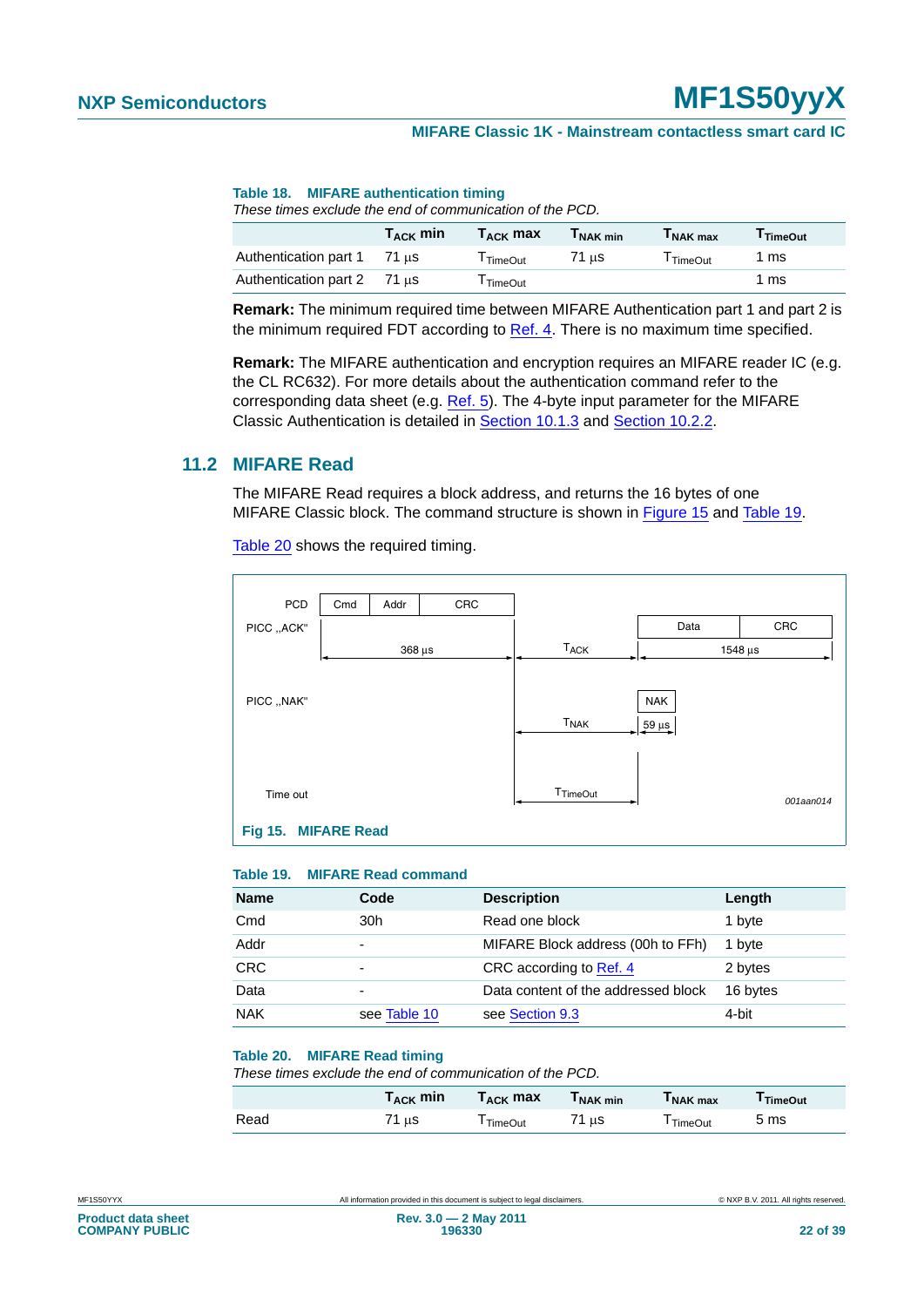### <span id="page-22-3"></span>**11.3 MIFARE Write**

The MIFARE Write requires a block address, and writes 16 bytes of data into the addressed MIFARE Classic 1K block. It needs two pairs of command-response. These two parts, MIFARE Write part 1 and part 2 are shown in [Figure 16](#page-22-0) and [Figure 17](#page-22-1) and [Table 21.](#page-22-2)

[Table 22](#page-23-0) shows the required timing.

| PCD                         | Cmd | Addr | CRC           |                        |                                    |
|-----------------------------|-----|------|---------------|------------------------|------------------------------------|
| PICC ,,ACK"                 |     |      |               |                        | ACK                                |
|                             |     |      | $368 \,\mu s$ | <b>TACK</b>            | $\frac{59 \text{ }\mu\text{s}}{2}$ |
|                             |     |      |               |                        |                                    |
| PICC ,, NAK"                |     |      |               |                        | <b>NAK</b>                         |
|                             |     |      |               | <b>T<sub>NAK</sub></b> | $\frac{59 \text{ }\mu\text{s}}{2}$ |
|                             |     |      |               |                        |                                    |
|                             |     |      |               |                        |                                    |
| Time out                    |     |      |               | <b>T</b> TimeOut       |                                    |
|                             |     |      |               |                        | 001aan015                          |
| Fig 16. MIFARE Write part 1 |     |      |               |                        |                                    |
|                             |     |      |               |                        |                                    |

<span id="page-22-0"></span>

#### <span id="page-22-2"></span><span id="page-22-1"></span>**Table 21. MIFARE Write command**

| <b>Name</b> | Code                     | <b>Description</b>                            | Length   |
|-------------|--------------------------|-----------------------------------------------|----------|
| Cmd         | A0h                      | Write one block                               | 1 byte   |
| Addr        | $\overline{\phantom{0}}$ | MIFARE Block or Page address (00h)<br>to FFh) | 1 byte   |
| <b>CRC</b>  | $\overline{\phantom{0}}$ | CRC according to Ref. 4                       | 2 bytes  |
| Data        | $\overline{\phantom{0}}$ | Data                                          | 16 bytes |
| <b>NAK</b>  | see Table 10             | see Section 9.3                               | 4-bit    |

**Product data sheet COMPANY PUBLIC**

MF1S50YYX **All information provided in this document** is subject to legal disclaimers. **ONXP B.V. 2011. All rights reserved.**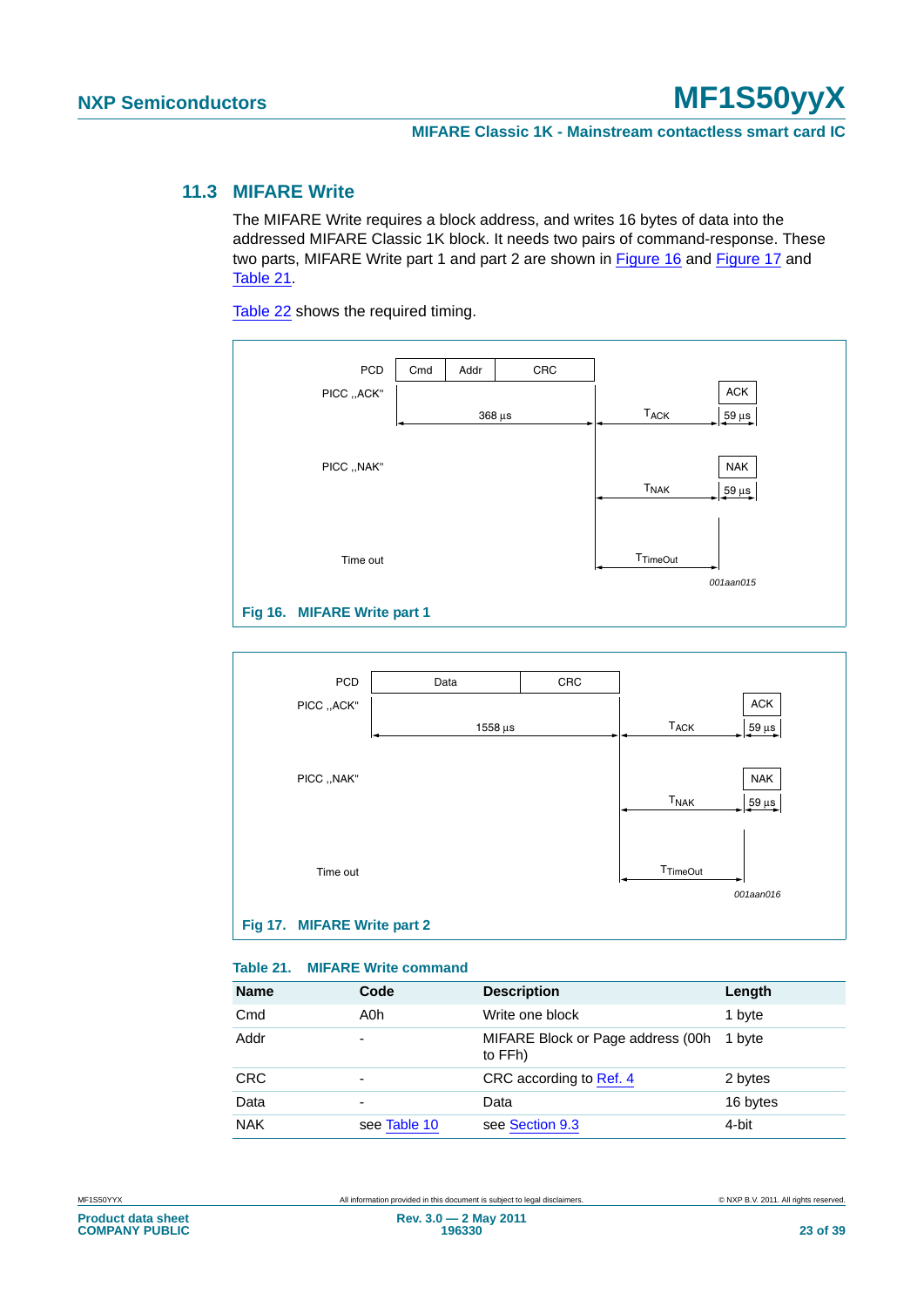#### <span id="page-23-0"></span>**Table 22. MIFARE Write timing**

*These times exclude the end of communication of the PCD.*

|              | $\mathsf{T}_{\mathsf{ACK}}$ min | $T_{\rm ACK}$ max | I NAK min | I NAK max | TimeOut         |
|--------------|---------------------------------|-------------------|-----------|-----------|-----------------|
| Write part 1 | 71 µs                           | TimeOut           | 71 us     | TimeOut   | 5 ms            |
| Write part 2 | 71 µs                           | TimeOut           | 71 us     | TimeOut   | $10 \text{ ms}$ |

**Remark:** The minimum required time between MIFARE Write part 1 and part 2 is the minimum required FDT according to [Ref. 4.](#page-32-3) There is no maximum time specified.

#### <span id="page-23-2"></span>**11.4 MIFARE Increment, Decrement and Restore**

The MIFARE Increment requires a source block address and an operand. It adds the operand to the value of the addressed block, and stores the result in a volatile memory.

The MIFARE Decrement requires a source block address and an operand. It subtracts the operand from the value of the addressed block, and stores the result in a volatile memory.

The MIFARE Restore requires a source block address. It copies the value of the addressed block into a volatile memory.

All three commands are responding with a NAK to the first command part if the addressed block is not formatted to be a valid value block, see [Section 8.6.2.1.](#page-8-2)

The two parts of each command are shown in [Figure 18](#page-23-1) and [Figure 19](#page-24-0) and [Table 23](#page-24-1).

<span id="page-23-1"></span>

[Table 24](#page-24-2) shows the required timing.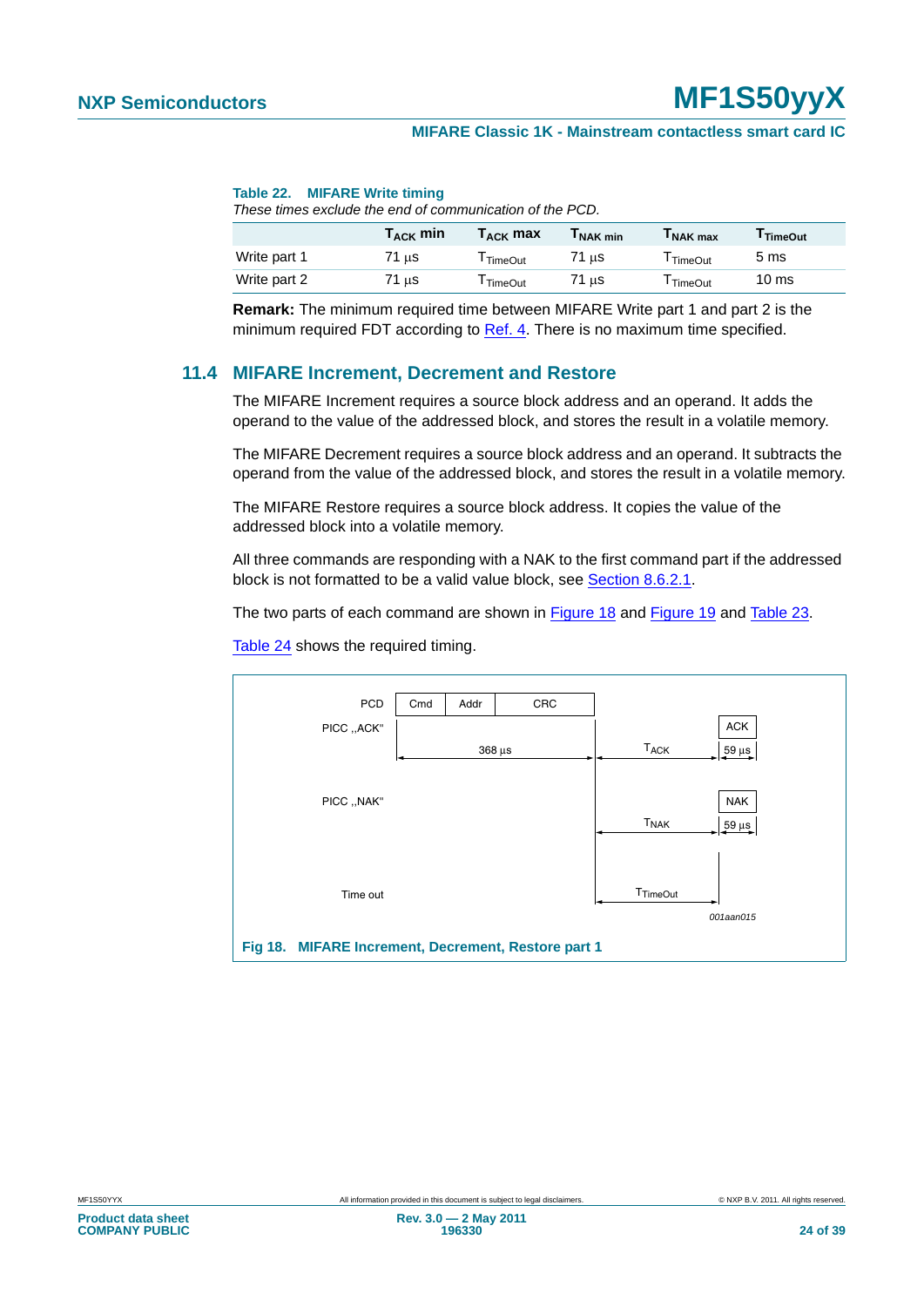#### **MIFARE Classic 1K - Mainstream contactless smart card IC**



<span id="page-24-1"></span><span id="page-24-0"></span>

|  |  | Table 23. MIFARE Increment, Decrement and Restore command |  |  |
|--|--|-----------------------------------------------------------|--|--|
|--|--|-----------------------------------------------------------|--|--|

| <b>Name</b> | Code                     | <b>Description</b>                       | Length  |
|-------------|--------------------------|------------------------------------------|---------|
| Cmd         | C <sub>1</sub> h         | Increment                                | 1 byte  |
| Cmd         | C <sub>0</sub> h         | Decrement                                | 1 byte  |
| Cmd         | C <sub>2</sub> h         | Restore                                  | 1 byte  |
| Addr        | $\overline{\phantom{0}}$ | MIFARE source block address (00h to FFh) | 1 byte  |
| <b>CRC</b>  | $\overline{\phantom{0}}$ | CRC according to Ref. 4                  | 2 bytes |
| Data        | $\overline{\phantom{0}}$ | Operand (4 byte signed integer)          | 4 bytes |
| <b>NAK</b>  | see Table 10             | see Section 9.3                          | 4-bit   |

#### <span id="page-24-2"></span>**Table 24. MIFARE Increment, Decrement and Restore timing**

*These times exclude the end of communication of the PCD.*

|                                                | $T_{\rm ACK}$ min  | $T_{\rm ACK}$ max | $T_{\mathsf{NAK}}$ min | $INAK$ max           | <b>TimeOut</b>  |
|------------------------------------------------|--------------------|-------------------|------------------------|----------------------|-----------------|
| Increment,<br>Decrement, and<br>Restore part 1 | $71 \mu s$         | TimeOut           | $71 \mu s$             | I TimeOut            | 5 <sub>ms</sub> |
| Increment,<br>Decrement, and<br>Restore part 2 | $71 \text{ }\mu s$ | <b>TimeOut</b>    | $71 \mu s$             | <sup>I</sup> TimeOut | 5 <sub>ms</sub> |

**Remark:** The minimum required time between MIFARE Increment, Decrement, and Restore part 1 and part 2 is the minimum required FDT according to [Ref. 4](#page-32-3). There is no maximum time specified.

**Remark:** The MIFARE Increment, Decrement, and Restore commands require a MIFARE Transfer to store the value into a destination block.

**Remark:** The MIFARE Increment, Decrement, and Restore command part 2 does not provide an acknowledgement, so the regular time out has to be used instead.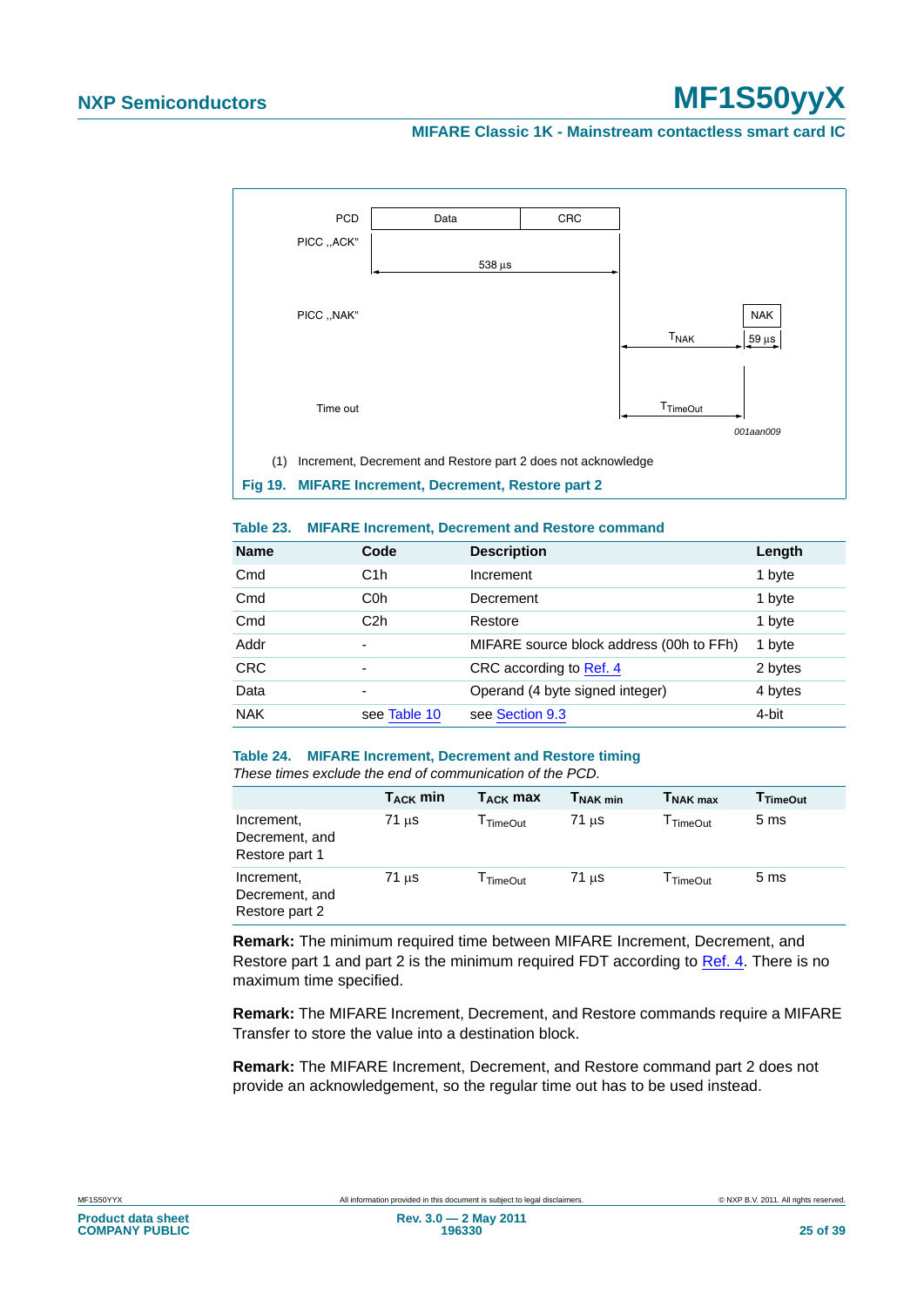### <span id="page-25-3"></span>**11.5 MIFARE Transfer**

The MIFARE Transfer requires a destination block address, and writes the value stored in the volatile memory into one MIFARE Classic block. The command structure is shown in [Figure 20](#page-25-0) and [Table 25](#page-25-1).

[Table 26](#page-25-2) shows the required timing.



#### <span id="page-25-1"></span><span id="page-25-0"></span>**Table 25. MIFARE Transfer command**

| <b>Name</b> | Code         | <b>Description</b>                                    | Length  |
|-------------|--------------|-------------------------------------------------------|---------|
| Cmd         | B0h          | Write value into destination block                    | 1 byte  |
| Addr        | -            | MIFARE destination block address<br>$(00h)$ to $FFh)$ | 1 byte  |
| <b>CRC</b>  | -            | CRC according to Ref. 4                               | 2 bytes |
| <b>NAK</b>  | see Table 10 | see Section 9.3                                       | 4-bit   |

#### <span id="page-25-2"></span>**Table 26. MIFARE Transfer timing**

*These times exclude the end of communication of the PCD.*

|          | $\Gamma_\mathsf{ACK}$ min | $T_{\rm ACK}$ max    | l NAK min | I NAK max | l TimeOut        |
|----------|---------------------------|----------------------|-----------|-----------|------------------|
| Transfer | μS                        | <sup>I</sup> TimeOut | 71 ແs     | TimeOut   | 10 <sub>ms</sub> |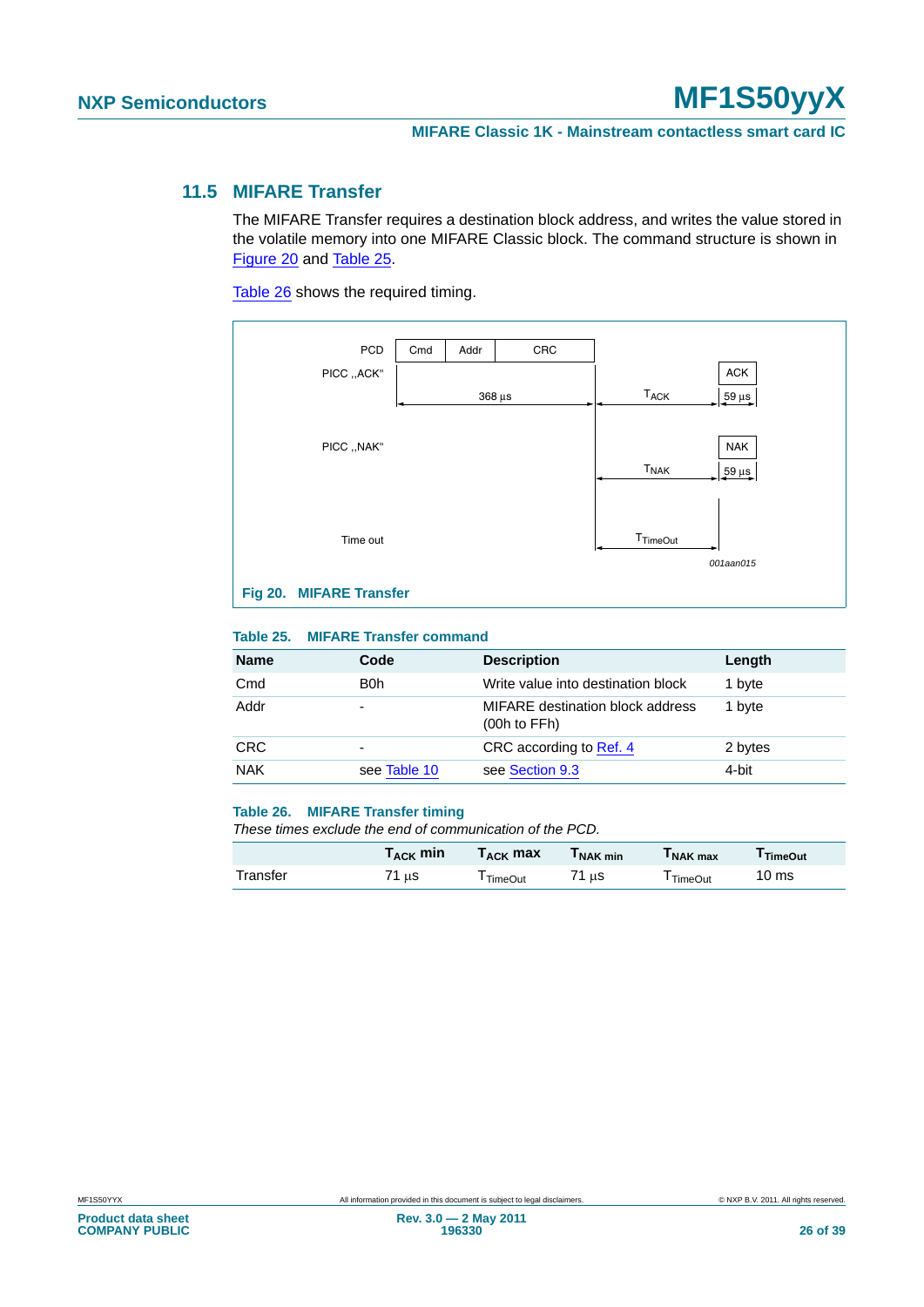#### **MIFARE Classic 1K - Mainstream contactless smart card IC**

# <span id="page-26-4"></span>**12. Limiting values**

Stresses above one or more of the limiting values may cause permanent damage to the device. Exposure to limiting values for extended periods may affect device reliability.

#### <span id="page-26-2"></span>**Table 27. Limiting values**

*In accordance with the Absolute Maximum Rating System (IEC 60134).*

| <b>Symbol</b>               | <b>Parameter</b>                                                              | Min                      | Max | Unit |
|-----------------------------|-------------------------------------------------------------------------------|--------------------------|-----|------|
|                             | input current                                                                 | ٠                        | 30  | mA   |
| $P_{tot}/pack$              | total power dissipation per package                                           | $\overline{\phantom{0}}$ | 120 | mW   |
| ${\mathsf T}_{\text{stg}}$  | storage temperature                                                           | $-55$                    | 125 | °C   |
| $\mathsf{T}_{\mathsf{amb}}$ | ambient temperature                                                           | $-25$                    | 70  | °C   |
| $\rm V_{ESD}$               | electrostatic discharge voltage on LA/LB<br>$\begin{bmatrix} 1 \end{bmatrix}$ | $\mathcal{P}$            | ۰   | kV   |
| $I_{\text{lu}}$             | latch-up current                                                              | ±100                     |     | mA   |

<span id="page-26-0"></span>[1] ANSI/ESDA/JEDEC JS-001; Human body model:  $C = 100$  pF,  $R = 1.5$  k $\Omega$ 

# <span id="page-26-5"></span>**13. Characteristics**

<span id="page-26-3"></span>

| Table 28.     | <b>Characteristics</b>        |                   |              |        |        |                          |            |
|---------------|-------------------------------|-------------------|--------------|--------|--------|--------------------------|------------|
| <b>Symbol</b> | Parameter                     | <b>Conditions</b> |              | Min    | Typ    | Max                      | Unit       |
| $C_i$         | input capacitance             |                   | $\mathbf{1}$ | 14.9   | 16.9   | 19.0                     | рF         |
| $f_i$         | input frequency               |                   |              | ٠      | 13.56  | ٠                        | <b>MHz</b> |
|               | <b>EEPROM</b> characteristics |                   |              |        |        |                          |            |
| $t_{\rm ret}$ | retention time                | $T_{amb}$ = 22 °C |              | 10     | ٠      | ۰                        | year       |
| $N_{endu(W)}$ | write endurance               | $T_{amb}$ = 22 °C |              | 100000 | 200000 | $\overline{\phantom{a}}$ | cycle      |

<span id="page-26-1"></span>[1] LCR meter,  $T_{amb} = 22 \text{ °C}$ ,  $f_i = 13.56 \text{ MHz}$ , 2 V RMS.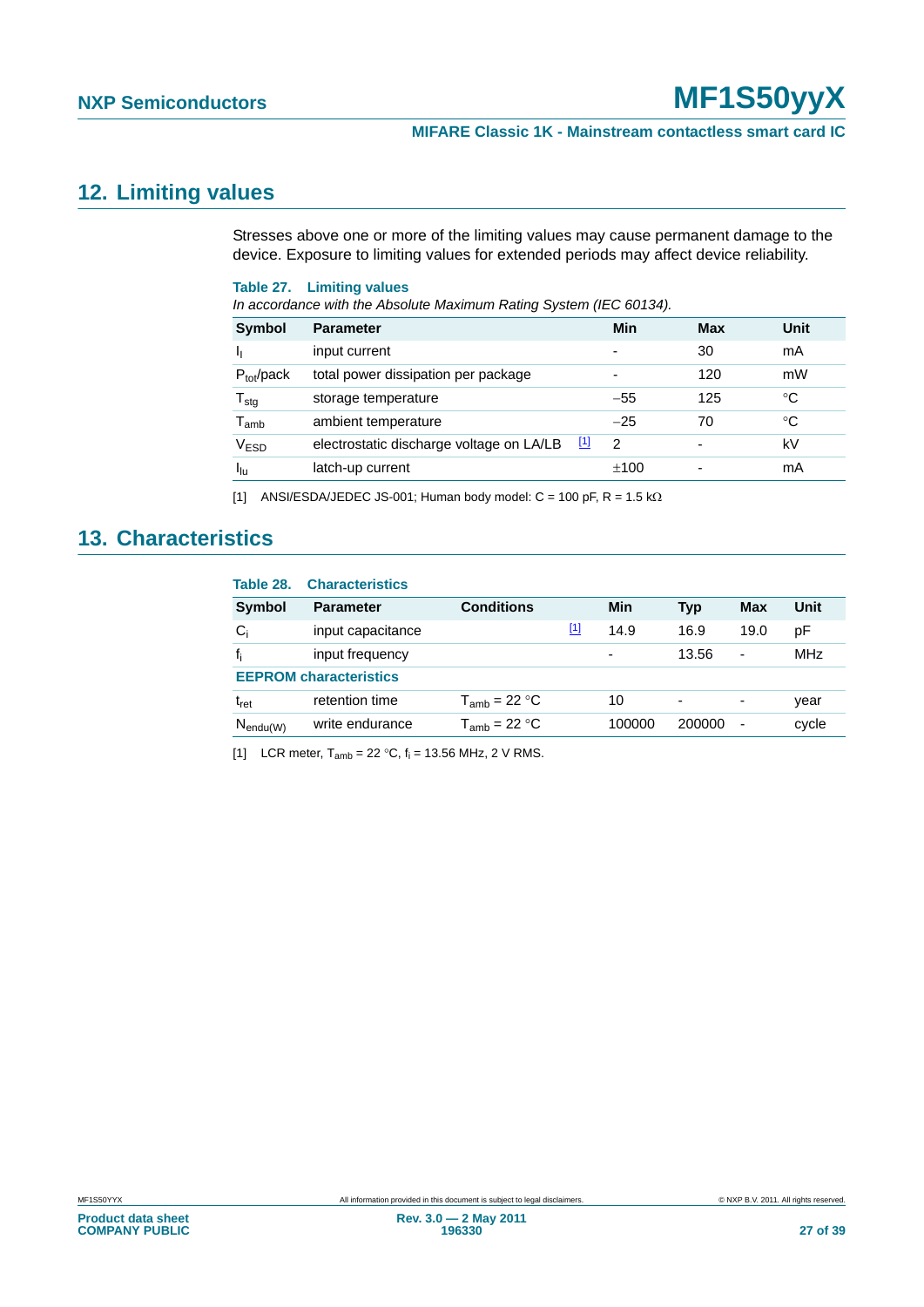#### **MIFARE Classic 1K - Mainstream contactless smart card IC**

# <span id="page-27-3"></span>**14. Wafer specification**

For more details on the wafer delivery forms see [Ref. 9](#page-32-6).

### <span id="page-27-2"></span>**Table 29. Wafer specifications MF1S50yyXDUy**

| <b>Wafer</b>                          |              |                                                        |
|---------------------------------------|--------------|--------------------------------------------------------|
| diameter                              |              | 200 mm typical (8 inches)                              |
| maximum diameter after foil expansion |              | 210 mm                                                 |
| thickness                             | MF1S50yyXDUD | 120 μm $±$ 15 μm                                       |
|                                       | MF1S50yyXDUF | 75 μm $±$ 10 μm                                        |
| flatness                              |              | not applicable                                         |
| Potential Good Dies per Wafer (PGDW)  |              | est. 66264                                             |
| <b>Wafer backside</b>                 |              |                                                        |
| material                              |              | Si                                                     |
| treatment                             |              | ground and stress relieve                              |
| roughness                             |              | $R_a$ max = 0.5 $\mu$ m                                |
|                                       |              | $R_t$ max = 5 $\mu$ m                                  |
| <b>Chip dimensions</b>                |              |                                                        |
| step size <sup>[1]</sup>              |              | $x = 659 \mu m$                                        |
|                                       |              | $y = 694 \mu m$                                        |
| gap between chips <sup>[1]</sup>      |              | typical = $19 \mu m$                                   |
|                                       |              | minimum = $5 \mu m$                                    |
| <b>Passivation</b>                    |              |                                                        |
| type                                  |              | sandwich structure                                     |
| material                              |              | PSG / nitride                                          |
| thickness                             |              | 500 nm / 600 nm                                        |
| Au bump (substrate connected to VSS)  |              |                                                        |
| material                              |              | > 99.9 % pure Au                                       |
| hardness                              |              | 35 to 80 HV 0.005                                      |
| shear strength                        |              | > 70 MPa                                               |
| height                                |              | $18 \mu m$                                             |
| height uniformity                     |              | within a die = $\pm 2 \mu m$                           |
|                                       |              | within a wafer = $\pm 3 \mu m$                         |
|                                       |              | wafer to wafer = $\pm 4$ µm                            |
| flatness                              |              | minimum = $\pm$ 1.5 µm                                 |
| size                                  |              | LA, LB, VSS, TEST $\sqrt{2}$ = 66 $\mu$ m × 66 $\mu$ m |
| size variation                        |              | $±5 \mu m$                                             |
| under bump metallization              |              | sputtered TiW                                          |

<span id="page-27-0"></span>[1] The step size and the gap between chips may vary due to changing foil expansion

<span id="page-27-1"></span>[2] Pads VSS and TESTIO are disconnected when wafer is sawn.

### **14.1 Fail die identification**

Electronic wafer mapping covers the electrical test results and additionally the results of mechanical/visual inspection. No ink dots are applied.

<span id="page-27-4"></span>MF1S50YYX **All information provided in this document** is subject to legal disclaimers. **ONXP B.V. 2011. All rights reserved.**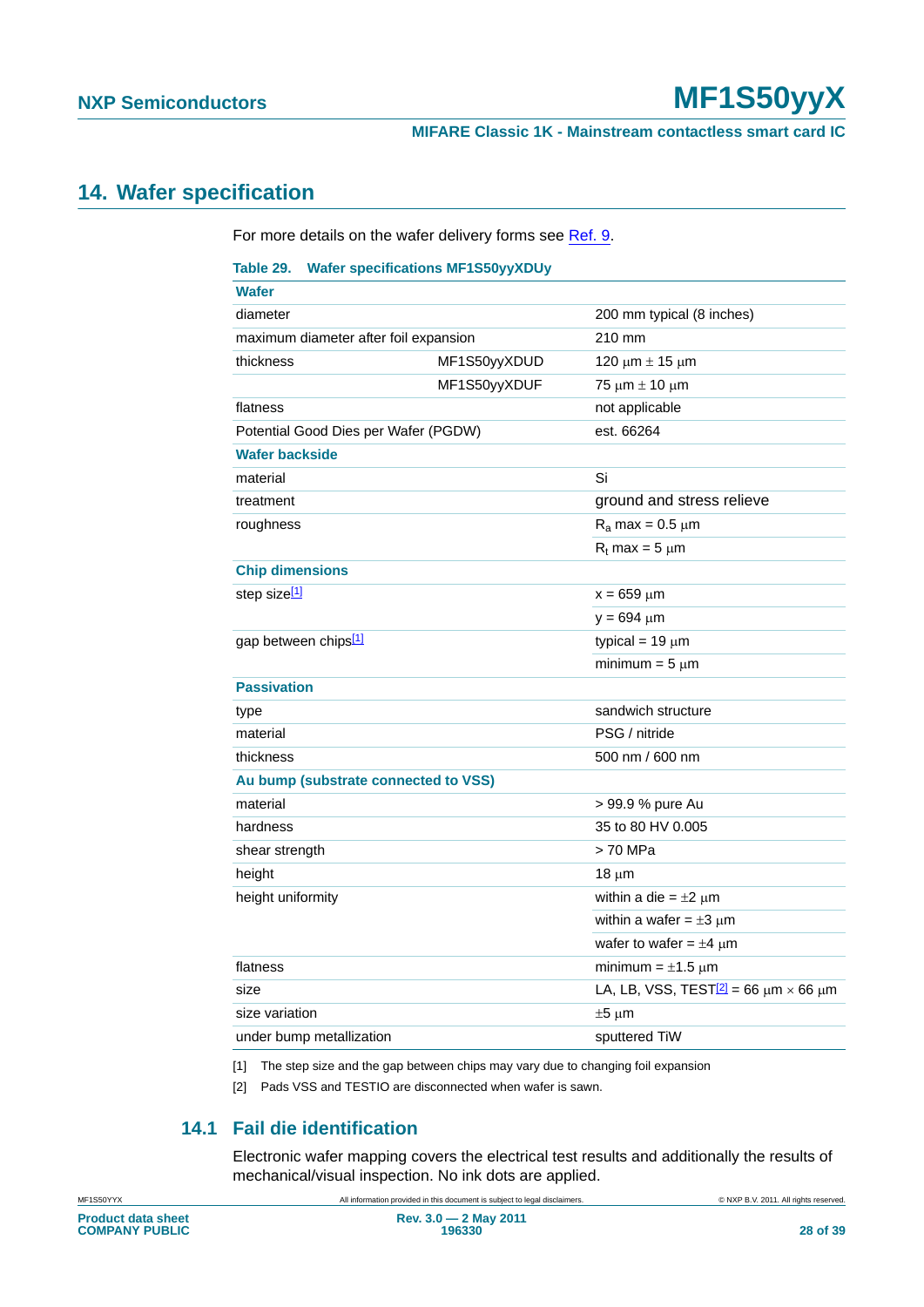### **14.2 Package outline**

For more details on the contactless modules MOA4 and MOA8 please refer to [Ref. 7](#page-32-7) and [Ref. 8.](#page-32-8)

<span id="page-28-1"></span>

<span id="page-28-0"></span>**Fig 21. Package outline SOT500-2**

MF1S50YYX All information provided in this document is subject to legal disclaimers. © NXP B.V. 2011. All rights reserved.

06-05-22 - - - - - - - - -

**Product data sheet COMPANY PUBLIC**

SOT500-2 03-09-17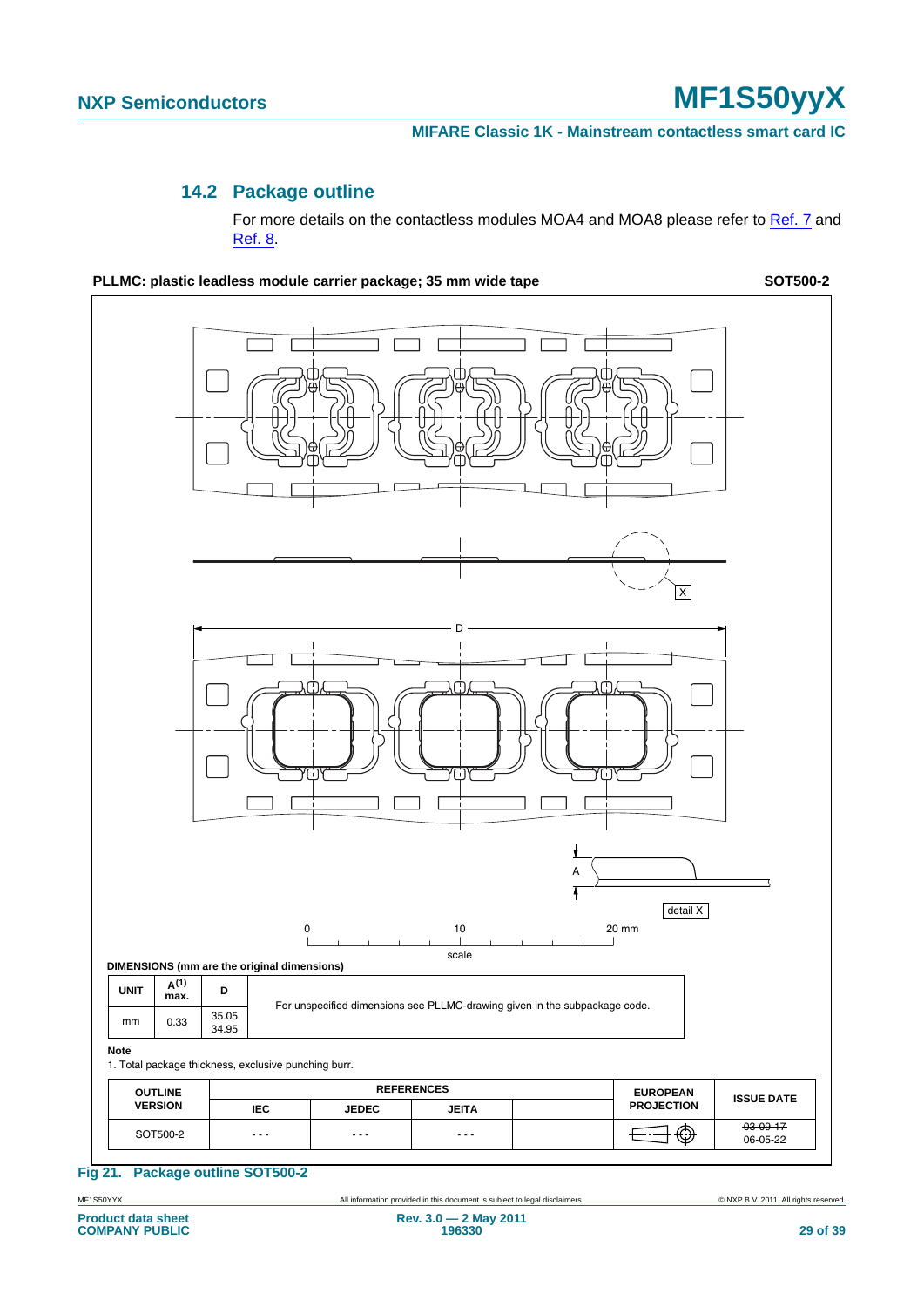#### **MIFARE Classic 1K - Mainstream contactless smart card IC**



<span id="page-29-0"></span>**Fig 22. Package outline SOT500-4**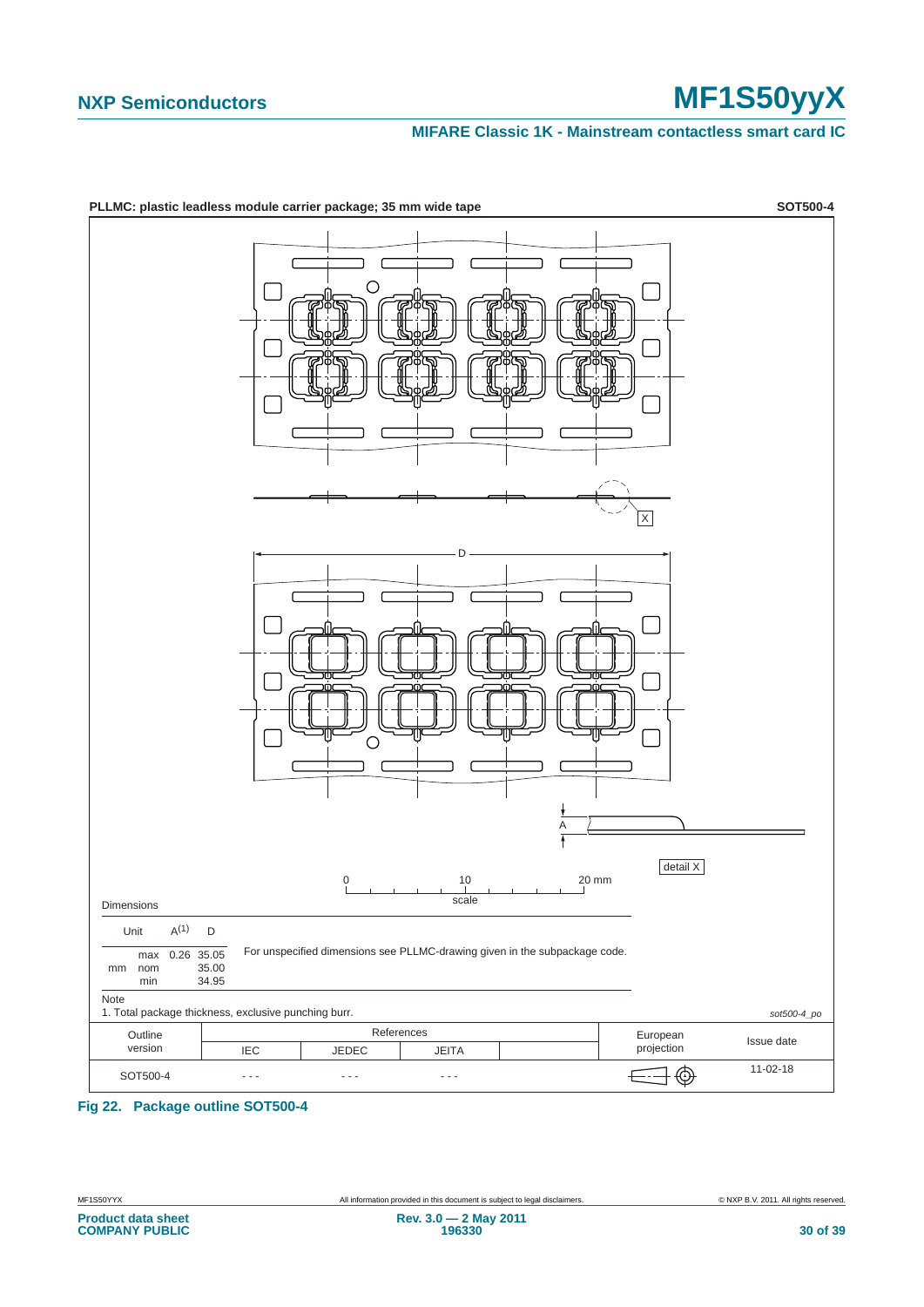#### **MIFARE Classic 1K - Mainstream contactless smart card IC**



# <span id="page-30-1"></span>**14.3 Bare die outline**

<span id="page-30-0"></span>**Product data sheet COMPANY PUBLIC**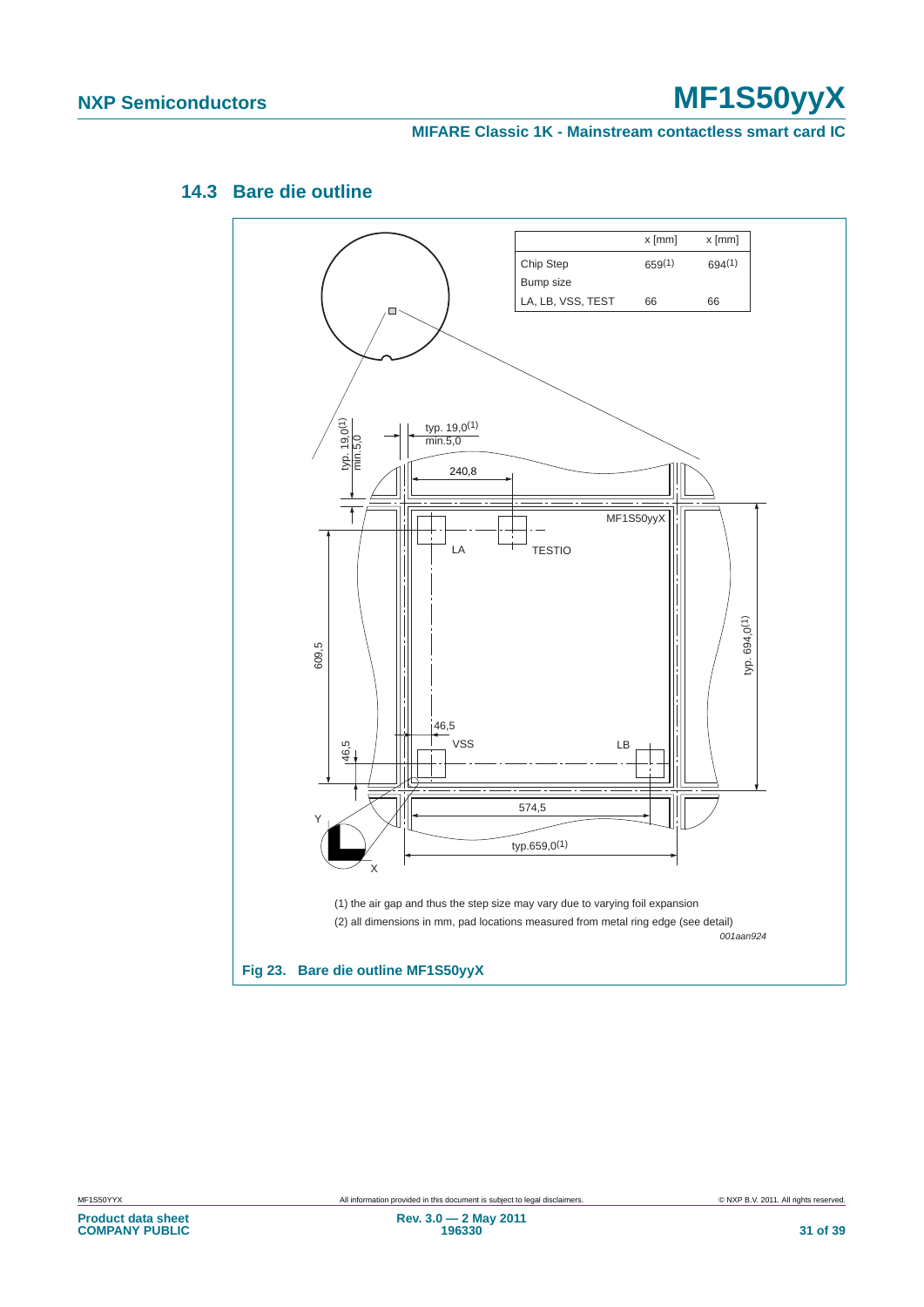**MIFARE Classic 1K - Mainstream contactless smart card IC**

# <span id="page-31-1"></span>**15. Abbreviations**

<span id="page-31-0"></span>

| Table 30.     | <b>Abbreviations and symbols</b>                             |
|---------------|--------------------------------------------------------------|
| Acronym       | <b>Description</b>                                           |
| <b>ACK</b>    | ACKnowledge                                                  |
| <b>ATQA</b>   | Answer To reQuest, Type A                                    |
| <b>CRC</b>    | <b>Cyclic Redundancy Check</b>                               |
| <b>CT</b>     | Cascade Tag (value 88h) as defined in ISO/IEC 14443-3 Type A |
| <b>EEPROM</b> | Electrically Erasable Programmable Read-Only Memory          |
| <b>FDT</b>    | Frame Delay Time                                             |
| <b>FFC</b>    | <b>Film Frame Carrier</b>                                    |
| IC            | <b>Integrated Circuit</b>                                    |
| <b>LCR</b>    | $L =$ inductance, Capacitance, Resistance (LCR meter)        |
| <b>LSB</b>    | Least Significant Bit                                        |
| <b>NAK</b>    | Not AcKnowledge                                              |
| <b>NUID</b>   | Non-Unique IDentifier                                        |
| <b>NV</b>     | Non-Volatile memory                                          |
| <b>PCD</b>    | <b>Proximity Coupling Device (Contactless Reader)</b>        |
| <b>PICC</b>   | Proximity Integrated Circuit Card (Contactless Card)         |
| <b>REQA</b>   | REQuest command, Type A                                      |
| <b>RID</b>    | Random ID                                                    |
| <b>RF</b>     | Radio Frequency                                              |
| <b>RMS</b>    | Root Mean Square                                             |
| <b>RNG</b>    | Random Number Generator                                      |
| <b>SAK</b>    | Select AcKnowledge, type A                                   |
| SECS-II       | SEMI Equipment Communications Standard part 2                |
| <b>TiW</b>    | <b>Titanium Tungsten</b>                                     |
| <b>UID</b>    | Unique IDentifier                                            |
| <b>WUPA</b>   | Wake-Up Protocol type A                                      |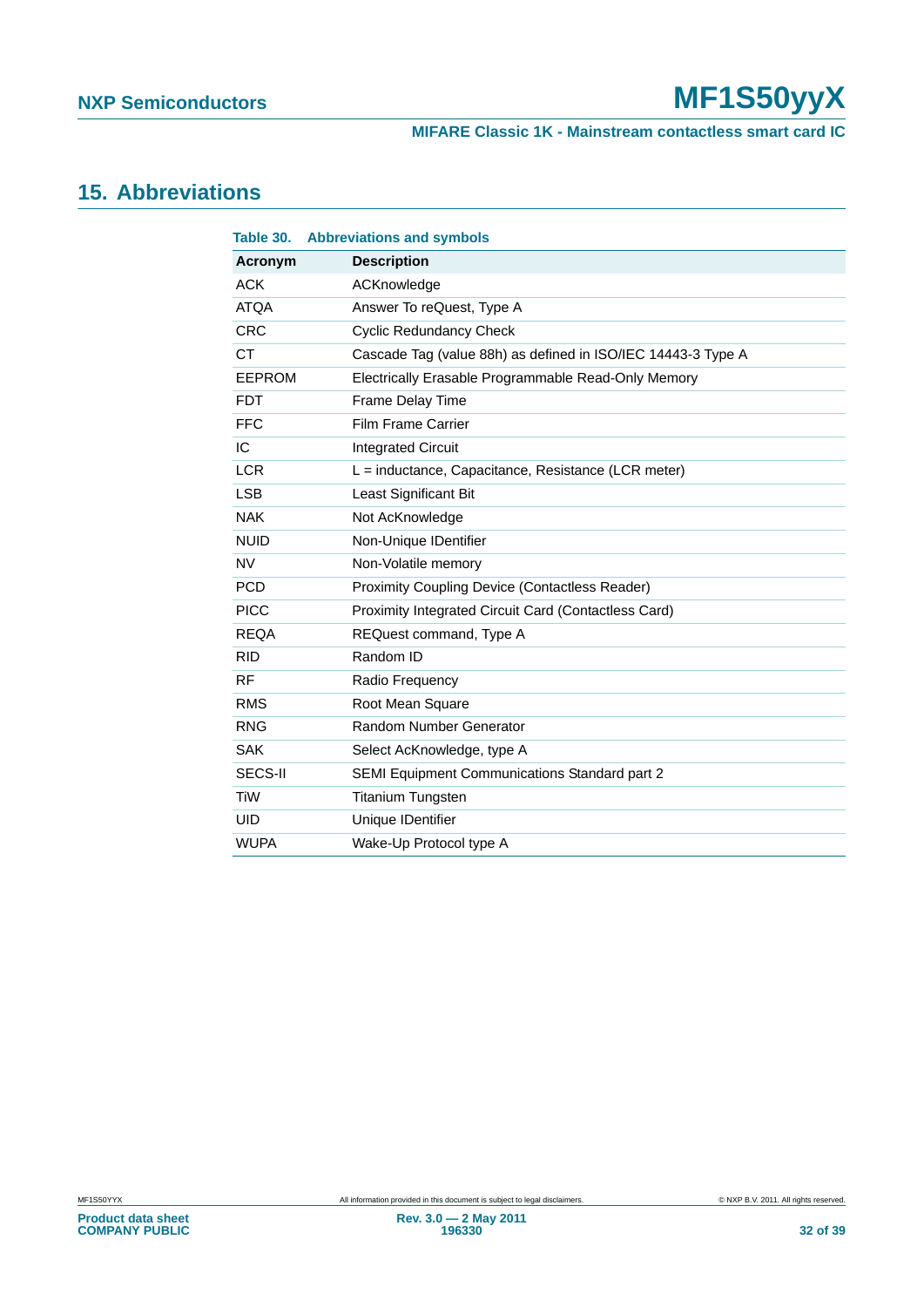### <span id="page-32-9"></span>**16. References**

- <span id="page-32-0"></span>**[1] MIFARE (Card) Coil Design Guide —** Application note, BU-ID Document number 0117\*\*<sup>1</sup>
- <span id="page-32-2"></span>**[2] MIFARE Type Identification Procedure —** Application note, BU-ID Document number  $0184**1$  $0184**1$  $0184**1$
- <span id="page-32-4"></span>**[3] ISO/IEC 14443-2 —** 2001
- <span id="page-32-3"></span>**[4] ISO/IEC 14443-3 —** 2001
- <span id="page-32-5"></span>**[5] MIFARE & I-CODE CL RC632 Multiple protocol contactless reader IC —**  Product data sheet
- <span id="page-32-1"></span>**[6] MIFARE and handling of UIDs —** Application note, BU-ID Document number 1907\*\*[1](#page-32-0)
- <span id="page-32-7"></span>**[7] Contactless smart card module specification MOA4 —** Delivery Type Description, BU-ID Document number 0823\*\*[1](#page-32-0)
- <span id="page-32-8"></span>**[8] Contactless smart card module specification MOA8 —** Delivery Type Description, BU-ID Document number [1](#page-32-0)636\*\*<sup>1</sup>
- <span id="page-32-6"></span>**[9] General specification for 8" wafer on UV-tape; delivery types —** Delivery Type Description, BU-ID Document number [1](#page-32-0)005\*\*1

<sup>1. \*\* ...</sup> document version number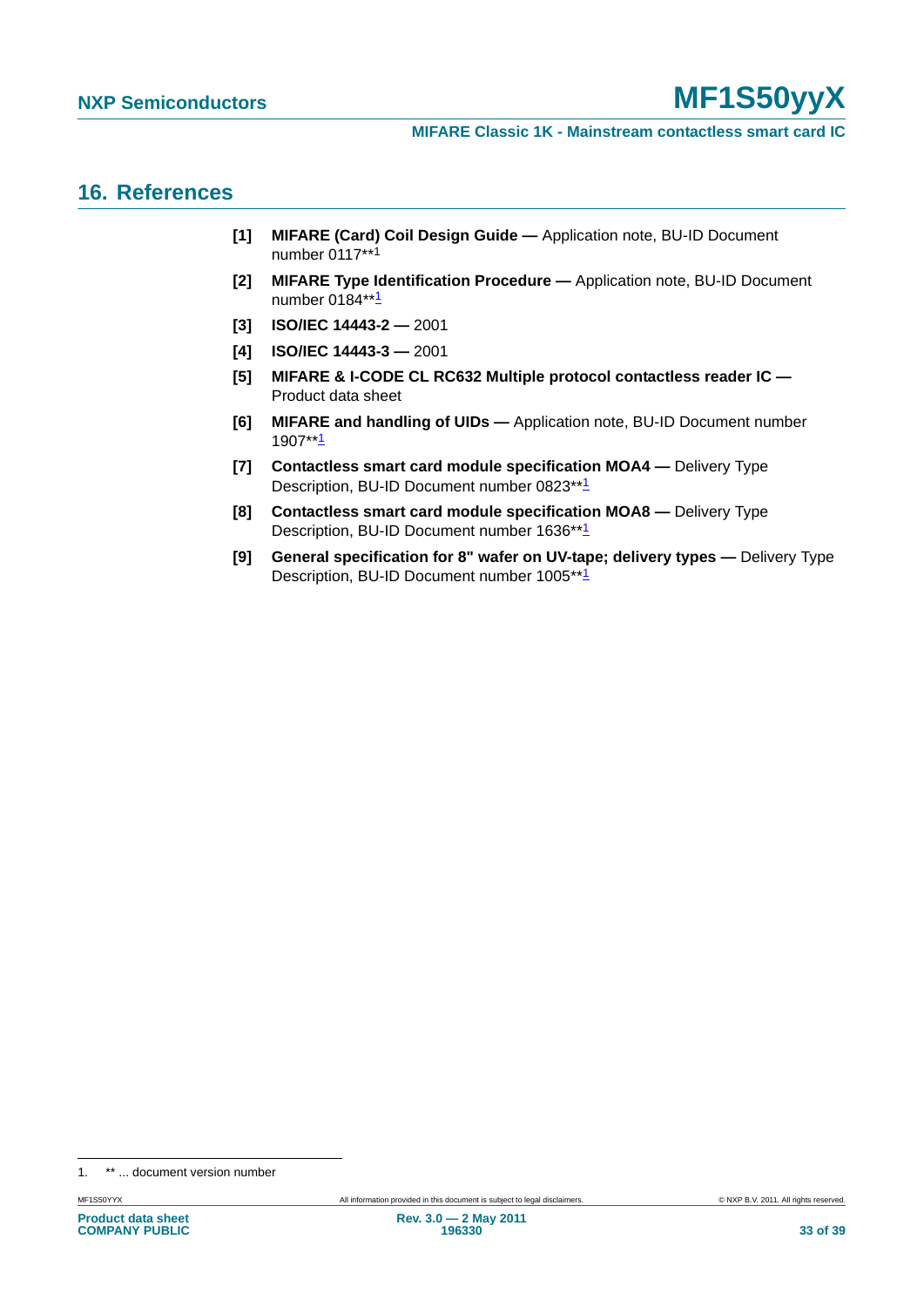# <span id="page-33-1"></span>**17. Revision history**

<span id="page-33-0"></span>

| <b>Table 31. Revision history</b> |                |                        |                          |                   |
|-----------------------------------|----------------|------------------------|--------------------------|-------------------|
| Document ID                       | Release date   | Data sheet status      | <b>Change notice</b>     | <b>Supersedes</b> |
| MF1S50YYX v.3.0                   | 20110502       | Product data sheet     | $\overline{\phantom{0}}$ | MF1S50YYX v.2.0   |
| Modifications:                    | General update |                        |                          |                   |
| MF1S50YYX v.2.0                   | 20101122       | Preliminary data sheet | $\overline{\phantom{0}}$ | -                 |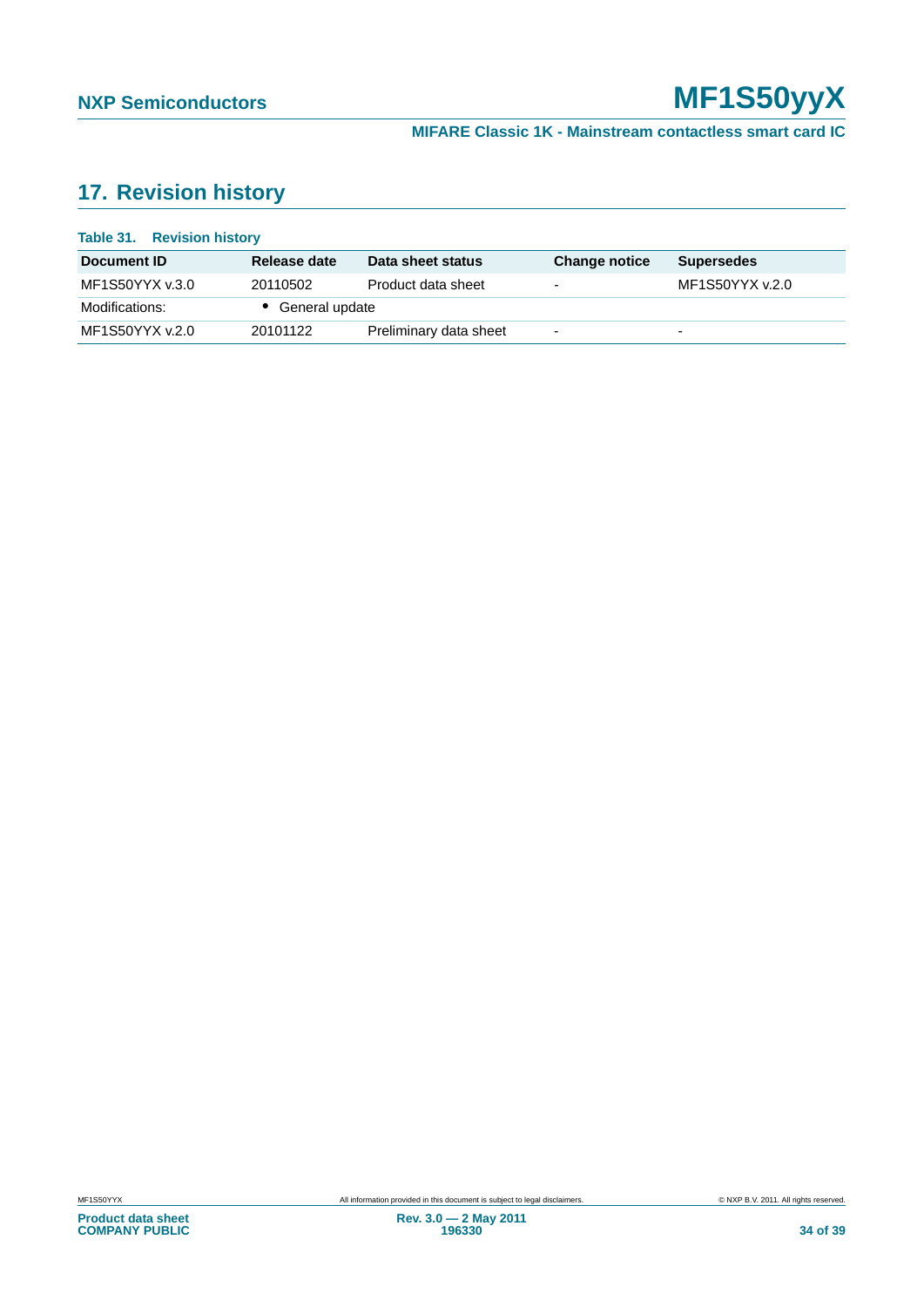# <span id="page-34-0"></span>**18. Legal information**

### <span id="page-34-1"></span>**18.1 Data sheet status**

| Document status[1][2]          | Product status <sup>[3]</sup> | <b>Definition</b>                                                                     |
|--------------------------------|-------------------------------|---------------------------------------------------------------------------------------|
| Objective [short] data sheet   | Development                   | This document contains data from the objective specification for product development. |
| Preliminary [short] data sheet | Qualification                 | This document contains data from the preliminary specification.                       |
| Product [short] data sheet     | Production                    | This document contains the product specification.                                     |

[1] Please consult the most recently issued document before initiating or completing a design.

[2] The term 'short data sheet' is explained in section "Definitions".

[3] The product status of device(s) described in this document may have changed since this document was published and may differ in case of multiple devices. The latest product status<br>information is available on the Intern

### <span id="page-34-2"></span>**18.2 Definitions**

**Draft —** The document is a draft version only. The content is still under internal review and subject to formal approval, which may result in modifications or additions. NXP Semiconductors does not give any representations or warranties as to the accuracy or completeness of information included herein and shall have no liability for the consequences of use of such information.

**Short data sheet —** A short data sheet is an extract from a full data sheet with the same product type number(s) and title. A short data sheet is intended for quick reference only and should not be relied upon to contain detailed and full information. For detailed and full information see the relevant full data sheet, which is available on request via the local NXP Semiconductors sales office. In case of any inconsistency or conflict with the short data sheet, the full data sheet shall prevail.

**Product specification —** The information and data provided in a Product data sheet shall define the specification of the product as agreed between NXP Semiconductors and its customer, unless NXP Semiconductors and customer have explicitly agreed otherwise in writing. In no event however, shall an agreement be valid in which the NXP Semiconductors product is deemed to offer functions and qualities beyond those described in the Product data sheet.

### <span id="page-34-3"></span>**18.3 Disclaimers**

**Limited warranty and liability —** Information in this document is believed to be accurate and reliable. However, NXP Semiconductors does not give any representations or warranties, expressed or implied, as to the accuracy or completeness of such information and shall have no liability for the consequences of use of such information.

In no event shall NXP Semiconductors be liable for any indirect, incidental, punitive, special or consequential damages (including - without limitation - lost profits, lost savings, business interruption, costs related to the removal or replacement of any products or rework charges) whether or not such damages are based on tort (including negligence), warranty, breach of contract or any other legal theory.

Notwithstanding any damages that customer might incur for any reason whatsoever, NXP Semiconductors' aggregate and cumulative liability towards customer for the products described herein shall be limited in accordance with the *Terms and conditions of commercial sale* of NXP Semiconductors.

**Right to make changes —** NXP Semiconductors reserves the right to make changes to information published in this document, including without limitation specifications and product descriptions, at any time and without notice. This document supersedes and replaces all information supplied prior to the publication hereof.

**Suitability for use —** NXP Semiconductors products are not designed, authorized or warranted to be suitable for use in life support, life-critical or safety-critical systems or equipment, nor in applications where failure or

malfunction of an NXP Semiconductors product can reasonably be expected to result in personal injury, death or severe property or environmental damage. NXP Semiconductors accepts no liability for inclusion and/or use of NXP Semiconductors products in such equipment or applications and therefore such inclusion and/or use is at the customer's own risk.

**Applications —** Applications that are described herein for any of these products are for illustrative purposes only. NXP Semiconductors makes no representation or warranty that such applications will be suitable for the specified use without further testing or modification.

Customers are responsible for the design and operation of their applications and products using NXP Semiconductors products, and NXP Semiconductors accepts no liability for any assistance with applications or customer product design. It is customer's sole responsibility to determine whether the NXP Semiconductors product is suitable and fit for the customer's applications and products planned, as well as for the planned application and use of customer's third party customer(s). Customers should provide appropriate design and operating safeguards to minimize the risks associated with their applications and products.

NXP Semiconductors does not accept any liability related to any default, damage, costs or problem which is based on any weakness or default in the customer's applications or products, or the application or use by customer's third party customer(s). Customer is responsible for doing all necessary testing for the customer's applications and products using NXP Semiconductors products in order to avoid a default of the applications and the products or of the application or use by customer's third party customer(s). NXP does not accept any liability in this respect.

**Limiting values —** Stress above one or more limiting values (as defined in the Absolute Maximum Ratings System of IEC 60134) will cause permanent damage to the device. Limiting values are stress ratings only and (proper) operation of the device at these or any other conditions above those given in the Recommended operating conditions section (if present) or the Characteristics sections of this document is not warranted. Constant or repeated exposure to limiting values will permanently and irreversibly affect the quality and reliability of the device.

**Terms and conditions of commercial sale —** NXP Semiconductors products are sold subject to the general terms and conditions of commercial sale, as published at<http://www.nxp.com/profile/terms>, unless otherwise agreed in a valid written individual agreement. In case an individual agreement is concluded only the terms and conditions of the respective agreement shall apply. NXP Semiconductors hereby expressly objects to applying the customer's general terms and conditions with regard to the purchase of NXP Semiconductors products by customer.

**No offer to sell or license —** Nothing in this document may be interpreted or construed as an offer to sell products that is open for acceptance or the grant, conveyance or implication of any license under any copyrights, patents or other industrial or intellectual property rights.

**Export control —** This document as well as the item(s) described herein may be subject to export control regulations. Export might require a prior authorization from national authorities.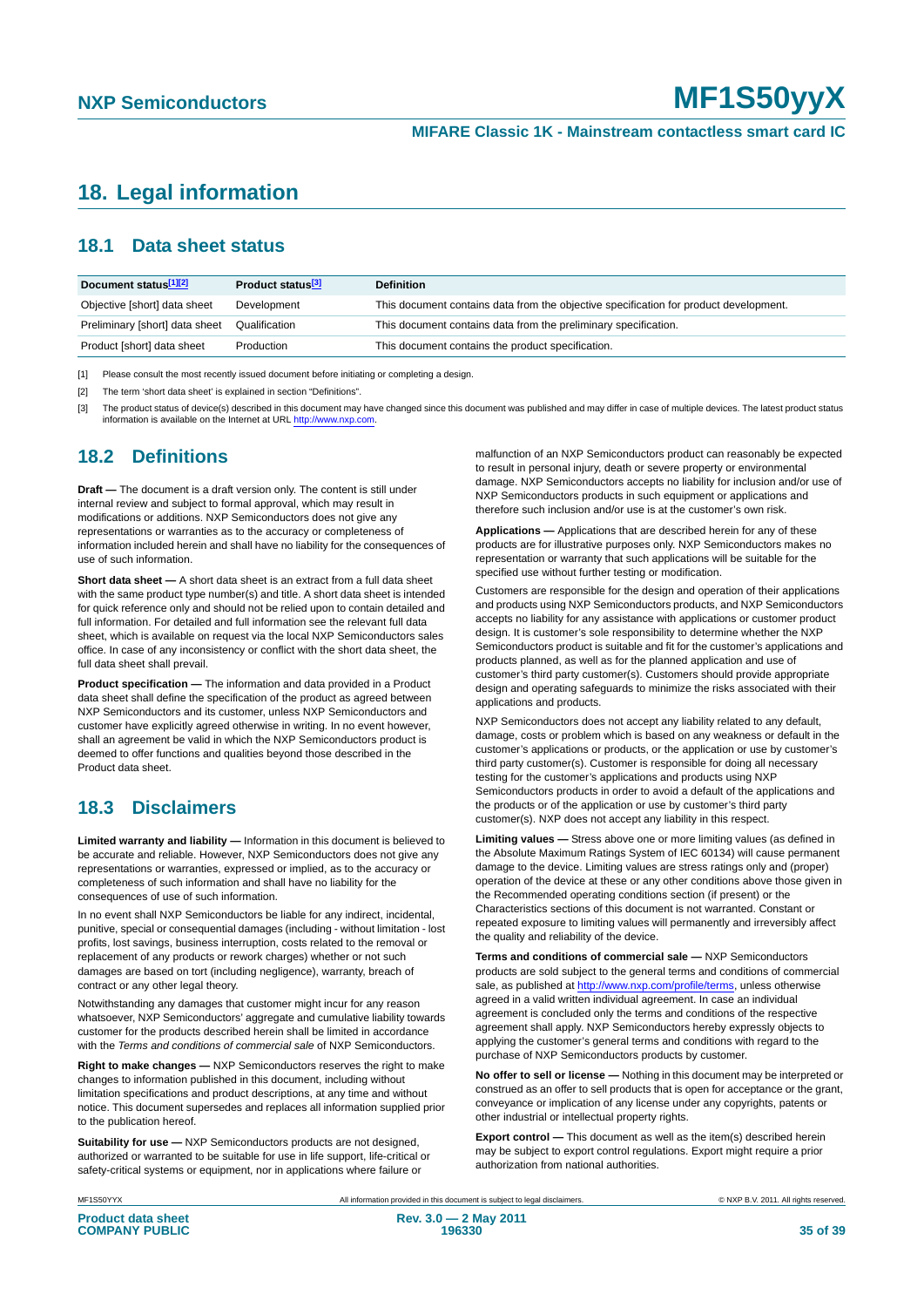#### **MIFARE Classic 1K - Mainstream contactless smart card IC**

**Quick reference data —** The Quick reference data is an extract of the product data given in the Limiting values and Characteristics sections of this document, and as such is not complete, exhaustive or legally binding.

**Non-automotive qualified products —** Unless this data sheet expressly states that this specific NXP Semiconductors product is automotive qualified, the product is not suitable for automotive use. It is neither qualified nor tested in accordance with automotive testing or application requirements. NXP Semiconductors accepts no liability for inclusion and/or use of non-automotive qualified products in automotive equipment or applications.

In the event that customer uses the product for design-in and use in automotive applications to automotive specifications and standards, customer (a) shall use the product without NXP Semiconductors' warranty of the product for such automotive applications, use and specifications, and (b) whenever customer uses the product for automotive applications beyond NXP Semiconductors' specifications such use shall be solely at customer's own risk, and (c) customer fully indemnifies NXP Semiconductors for any liability, damages or failed product claims resulting from customer design and use of the product for automotive applications beyond NXP Semiconductors' standard warranty and NXP Semiconductors' product specifications.

**Bare die —** All die are tested on compliance with their related technical specifications as stated in this data sheet up to the point of wafer sawing and are handled in accordance with the NXP Semiconductors storage and transportation conditions. If there are data sheet limits not guaranteed, these will be separately indicated in the data sheet. There are no post-packing tests performed on individual die or wafers.

NXP Semiconductors has no control of third party procedures in the sawing, handling, packing or assembly of the die. Accordingly, NXP Semiconductors assumes no liability for device functionality or performance of the die or systems after third party sawing, handling, packing or assembly of the die. It is the responsibility of the customer to test and qualify their application in which the die is used.

All die sales are conditioned upon and subject to the customer entering into a written die sale agreement with NXP Semiconductors through its legal department.

### <span id="page-35-0"></span>**18.4 Trademarks**

Notice: All referenced brands, product names, service names and trademarks are the property of their respective owners.

**MIFARE —** is a trademark of NXP B.V.

# <span id="page-35-1"></span>**19. Contact information**

For more information, please visit: **http://www.nxp.com**

For sales office addresses, please send an email to: **salesaddresses@nxp.com**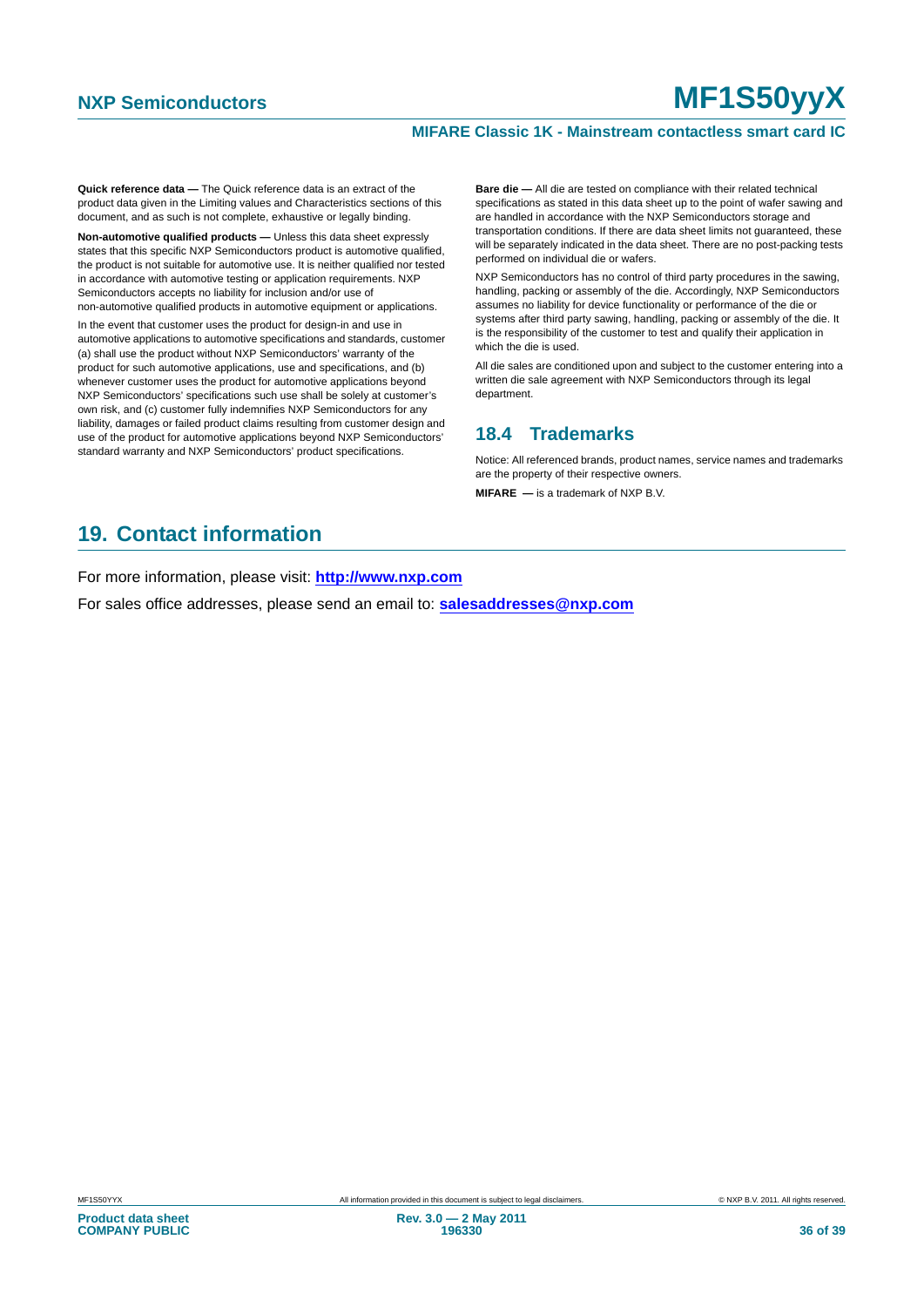**MIFARE Classic 1K - Mainstream contactless smart card IC**

# <span id="page-36-0"></span>**20. Tables**

| Ordering information 3                      |
|---------------------------------------------|
|                                             |
| Value block format example 10               |
| Memory operations11                         |
| Access conditions12                         |
| Access conditions for the sector trailer 13 |
| Access conditions for data blocks. 14       |
|                                             |
| MIFARE ACK and NAK 16                       |
| ATQA response of the MF1S50yyX 17           |
| SAK response of the MF1S50yyX 17            |
| Personalize UID Usage command 19            |
| Personalize UID Usage timing 19             |
| Available activation sequences for 7-byte   |
|                                             |
| Input parameter to MIFARE Classic           |
|                                             |
| MIFARE authentication command 21            |
| MIFARE authentication timing 22             |
| MIFARE Read command 22                      |
| MIFARE Read timing 22                       |
| MIFARE Write command 23                     |
| MIFARE Write timing 24                      |
| MIFARE Increment, Decrement and             |
| Restore command 25                          |
| MIFARE Increment, Decrement and             |
|                                             |
| MIFARE Transfer command26                   |
|                                             |
|                                             |
| Characteristics 27                          |
| Wafer specifications MF1S50yyXDUy 28        |
| Abbreviations and symbols 32                |
| Revision history 34                         |
|                                             |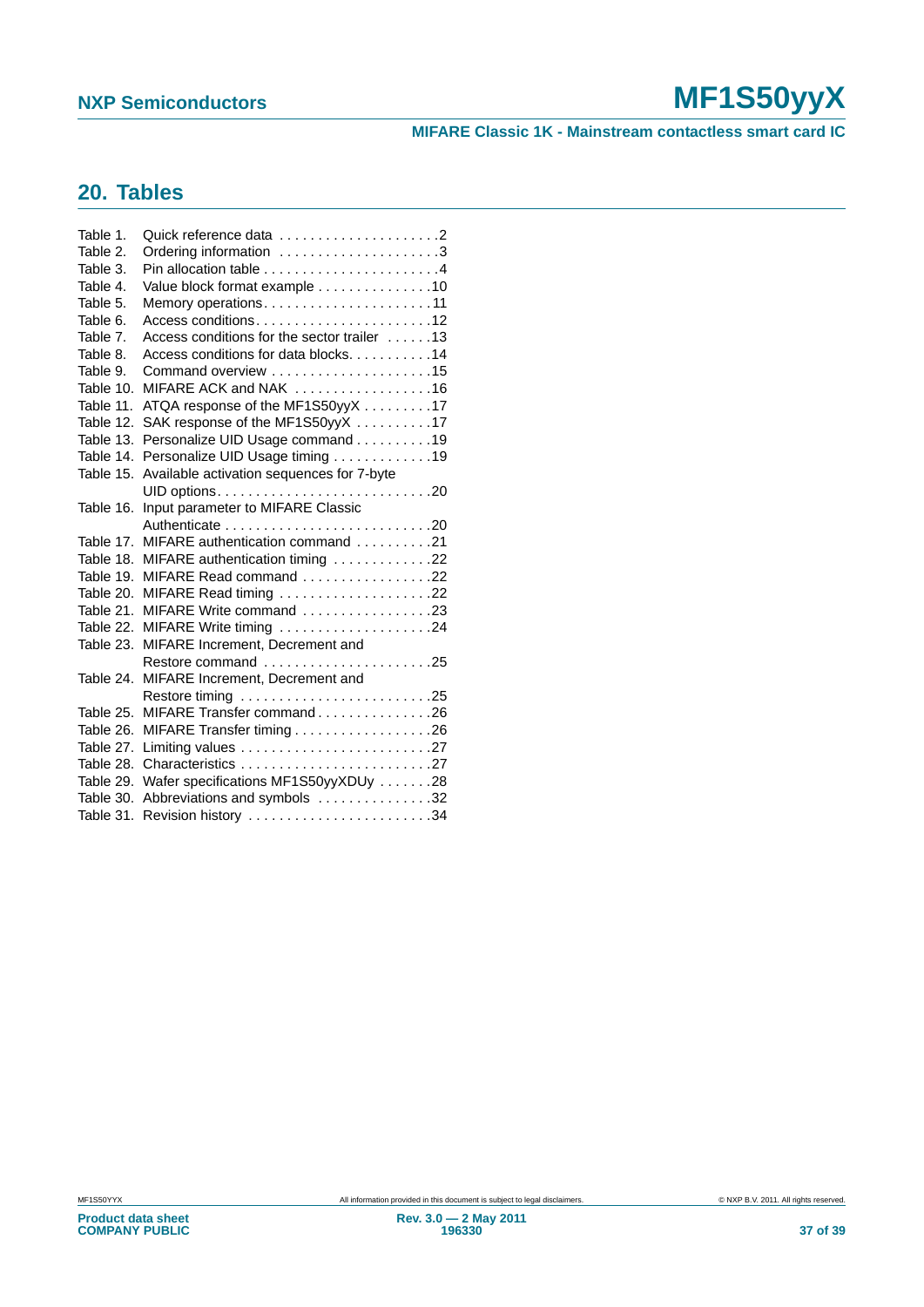**MIFARE Classic 1K - Mainstream contactless smart card IC**

# <span id="page-37-0"></span>**21. Figures**

| Fig 1.  | MIFARE card reader 1                                        |
|---------|-------------------------------------------------------------|
| Fig 2.  | Block diagram of MF1S50yyX3                                 |
| Fig 3.  | Pin configuration for SOT500-2 (MOA4) 4                     |
| Fig 4.  |                                                             |
| Fig 5.  |                                                             |
| Fig 6.  | Manufacturer block for MF1S503yX with 4-byte                |
|         |                                                             |
| Fig 7.  | Manufacturer block for MF1S500yX with 7-byte                |
|         |                                                             |
| Fig 8.  |                                                             |
| Fig 9.  |                                                             |
| Fig 10. |                                                             |
| Fig 11. | Frame Delay Time (from PCD to PICC) and                     |
|         |                                                             |
|         |                                                             |
| Fig 12. |                                                             |
| Fig 13. | MIFARE Authentication part 1 21                             |
| Fig 14. | MIFARE Authentication part 2 21                             |
| Fig 15. |                                                             |
| Fig 16. |                                                             |
| Fig 17. |                                                             |
| Fig 18. | MIFARE Increment, Decrement, Restore part 1.24              |
| Fig 19. | AllFARE Increment, Decrement, Restore part 2.25             |
| Fig 20. | MIFARE Transfer26                                           |
| Fig 21. | Package outline SOT500-2 29                                 |
| Fig 22. | Package outline SOT500-4 30<br>Bare die outline MF1S50yyX31 |